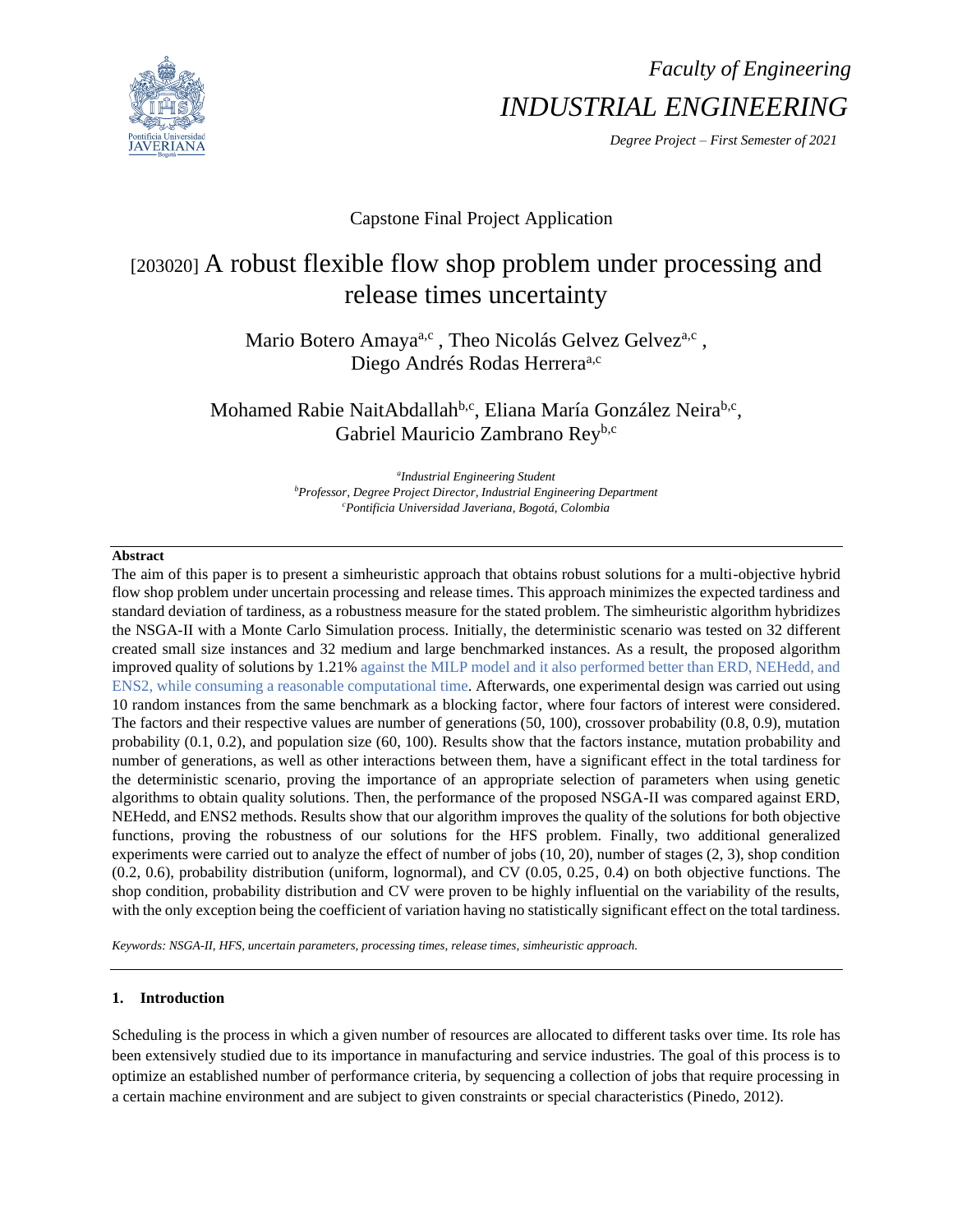This research addresses a Flexible Flow Shop (FFS), which is a general manufacturing system that consists of different stages, where each one of them has one or more machines in parallel and multiple jobs to be processed at each stage. At least one stage has two or more parallel machines, and all jobs follow the same route throughout the stages. Each one of the parallel machines at each stage could be identical, uniform, or unrelated (Zandieh, Dorri & Khamseh, 2009). Recently, many researchers have made considerable efforts to solve FFS problems using different approaches (Lee, Yoon & Park, 2019), particularly production efficiency objectives (Öztop, Tasgetiren, Kandiller, Eliiyi & Gao, 2020). This type of machine environment is relevant due to its multiple applications to real world industries such as manufacturing (Tseng, Liao & Liao, 2008), medical (Erdem, Qu & Shi, 2012), chemical (Azizoğlu, Çakmak & Kondakci, 2001), petrochemical (Rahmani & Ramezanian, 2016) and electronics industries (Yin, Stecke, Swink & Kaku, 2017).

In the related literature, many problems around the FFS configurations are treated as deterministic models, which means that all the necessary information for sequencing the jobs is known before providing and initial schedule. Deterministic modeling has created a gap between literature and practice, since real world environments have an uncertain and dynamic nature. This means that unexpected events may happen, such as new job arrivals, variation in processing times, machine breakdowns, modification in order details, among others (Goren & Sabuncuoglu, 2010).

The approach to mitigate the effects of disruptions on the system performance plays a decisive role in scheduling research. Herroelen & Leus (2005), reviews five approaches used to deal with uncertainty: reactive scheduling, proactive (robust) scheduling, stochastic scheduling, scheduling under fuzziness, and sensitivity analysis.

Reactive scheduling examines and aims improving the schedule when unexpected events occur since it does not consider uncertainty when formulating the initial schedule. Distinctively, the proactive scheduling approach seeks to obtain an initial schedule that absorbs the effects of future disruptions using performance measures such as robustness and stability. A hybrid between both approaches, usually named reactive-proactive approach, has also been studied. For examples on the reactive-proactive approach on FFS problems please refer to (F. Liu, Wang, Hong & Yue, 2017; Rahmani, 2017; Rahmani & Heydari, 2014).

According to Goren & Sabuncuoglu (2010), robustness and stability are the two topics studied to determine the negative impacts that uncertainty has on scheduling solutions. The first topic deals with the deterioration of the schedules when facing disruptions, therefore, a schedule performance that is not sensitive to change is known as robust. The second topic studies variability, where a stable schedule does not deviate from the initial schedule when it contemplates uncertainty.

The stochastic scheduling approach considers uncertain parameters as random variables and solves the decision problem as a stochastic program (Liao, Sarin & Sherali, 2012). If a fuzzy scheduling approach is applied, instead of using random variables, uncertainty is modeled with fuzzy numbers and the constraints are defined using fuzzy sets and membership functions. The advocates of the fuzzy activity duration approach claim that probability distributions for the activity durations are usually unknown due to the lack of accurate historical data (Hazır & Ulusoy, 2020). Lastly, sensitivity analysis is used to gain essential insights on quantitative models' behavior, structure, and response to changes in their inputs. Due to the number of problems that have been addressed through scientific modeling over the years, it is necessary to consistently develop sharper sensitivity analysis methods and applications (Borgonovo  $\&$ Plischke, 2016).

## *1.1. Problem statement*

This research project studies the robust FFS problem under the effect of two job-related disruptions: uncertain processing times and unexpected release times. Its aim is to minimize the total tardiness of the system by implementing a metaheuristic. This type of scheduling problem is proven to be NP-hard (Gupta, 1988).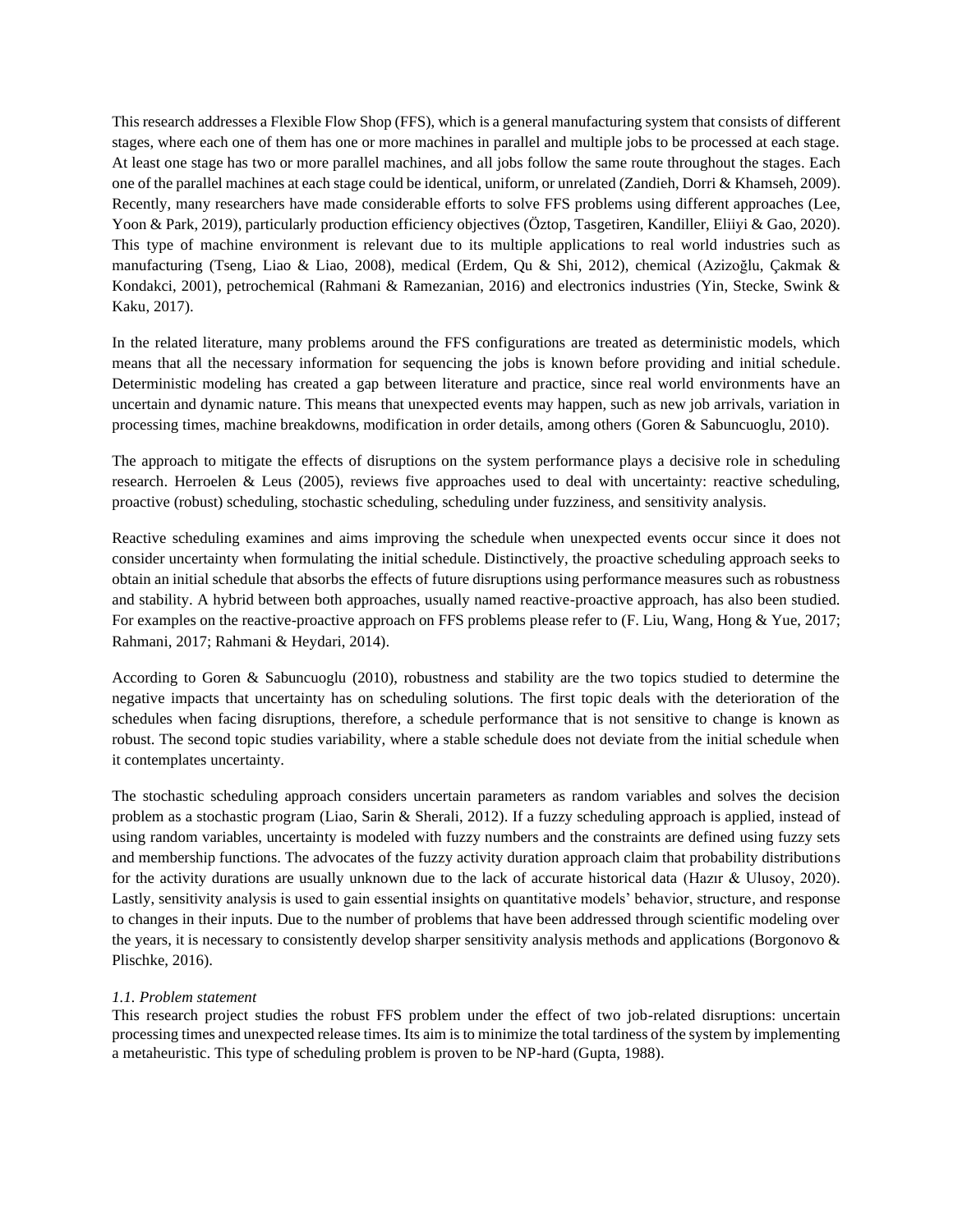To optimize the established criteria, a Genetic Algorithm (GA) was designed, as it is proven to perform exceptionally well when providing good and quality schedules to problems of this nature (Bozorgirad & Logendran, 2016; Ruiz & Vázquez-Rodríguez, 2010).

## *1.2. Justification*

Since uncertainty is introduced to this research, the models that were developed during this project provided meaningful insights to real shop configurations that have a resemblance to the one studied in this paper. Uncertainty was addressed from a proactive approach because it is expected that the schedule becomes relatively insensitive to a changing environment and disruptions (Sevaux & Sörensen, 2004). Additionally, by aiming to optimize an objective function that takes due dates into consideration, this project addresses the improvement of indicators such as on-time delivery and can be applied to manufacturing environments where a good level of service is intended to be maintained.

The selected disruptions contribute vastly to the study of uncertainty in FFS problems. Despite the fact that processing times are the most common source of uncertainty studied in the literature (González Neira, Montoya-Torres & Barrera, 2017), its consideration continues to be relevant because of the occurrence of disruptive events such as machine breakdowns, processing limits, equipment conditions, operator skills and shortage of raw materials. Furthermore, release times are influenced by the upstream processing procedure, delivery time, and other uncertain factors of the supplier's logistic chain. As a result, exact release times usually cannot be known in advance, and only estimated release times intervals are available based on historical data and real-time prediction (M. Liu & Liu, 2019; Yue, Song, Zhand, Gupta & Chiong 2018).

The metaheuristic that was implemented is a GA, since it has been proven that it outperforms other heuristics and metaheuristics in FFS environments. For example, Ruiz & Vázquez-Rodríguez (2010) compared different case studies such as a check-processing company and a ceramic tile production shop. They concluded that the GA is superior to Ant Colony Optimization (ACO) heuristics, Tabu Search (TS), Simulated Annealing (SA), and some other procedures. The extensive research dedicated to this population-based algorithm provides a framework from which some adaptations can be considered to improve the performance of the metaheuristic (Luo & El Baz, 2018; Werner, 2011).

## **2. Literature Review**

Over the years, scheduling problems have been broadly studied in the literature due to the extensive number of methodologies continuously emerging. Researchers develop models around different machine configurations, such as single machine, parallel machine, flow shop, job shop, among others. After a solution is obtained, its performance is usually compared to other algorithms in the literature. This review focuses on flow shop problems under some source of uncertainty.

Chaari, Chaabane, Loukil & Trentesaux (2011) studied a FFS problem under stochastic processing times aiming to minimize makespan. They used a GA to solve the problem, which allowed them to achieve good solutions and find that the GA helps quantify the impact of uncertainty, managing risk. Feng, Zheng  $& \text{Xu}$  (2016) studied the makespan minimization scheduling problem in a two-stage hybrid flow shop. The authors assumed job processing times to be uncertain as well and proposed both exact and heuristic algorithms to solve this problem. Other researchers such as Goren & Sabuncuoglu (2010), considered uncertain processing times and machine failures as stochastic parameters. A beam search heuristic (BS) was proposed to solve the problem addressing five robustness and stability measures.

Other authors have studied the FFS scheduling problem only under uncertain machine breakdowns. For example, Fazayeli, Aleagha, Bashirzadeh & Shafaei (2016) used genetic and simulated annealing algorithms, outperforming other solution methods in terms of β-robustness of makespan. Sahar, Hany, Hamed & Rasoul (2019) proposed an imperialist competitive algorithm (ICA) and GA to address the robust scheduling problem of a two-stage assembly FS. The authors used an artificial neural network to predict the value of parameters under uncertain conditions. Cui, Lu, Li & Han (2018) used a proactive approach along with a two-loop algorithm to deal with failure uncertainty, which as an important remark, proved that the impact of idle times is larger than the impact of job's sequence. A surrogate measure was also implemented, aiming to reduce the computation time of the algorithm.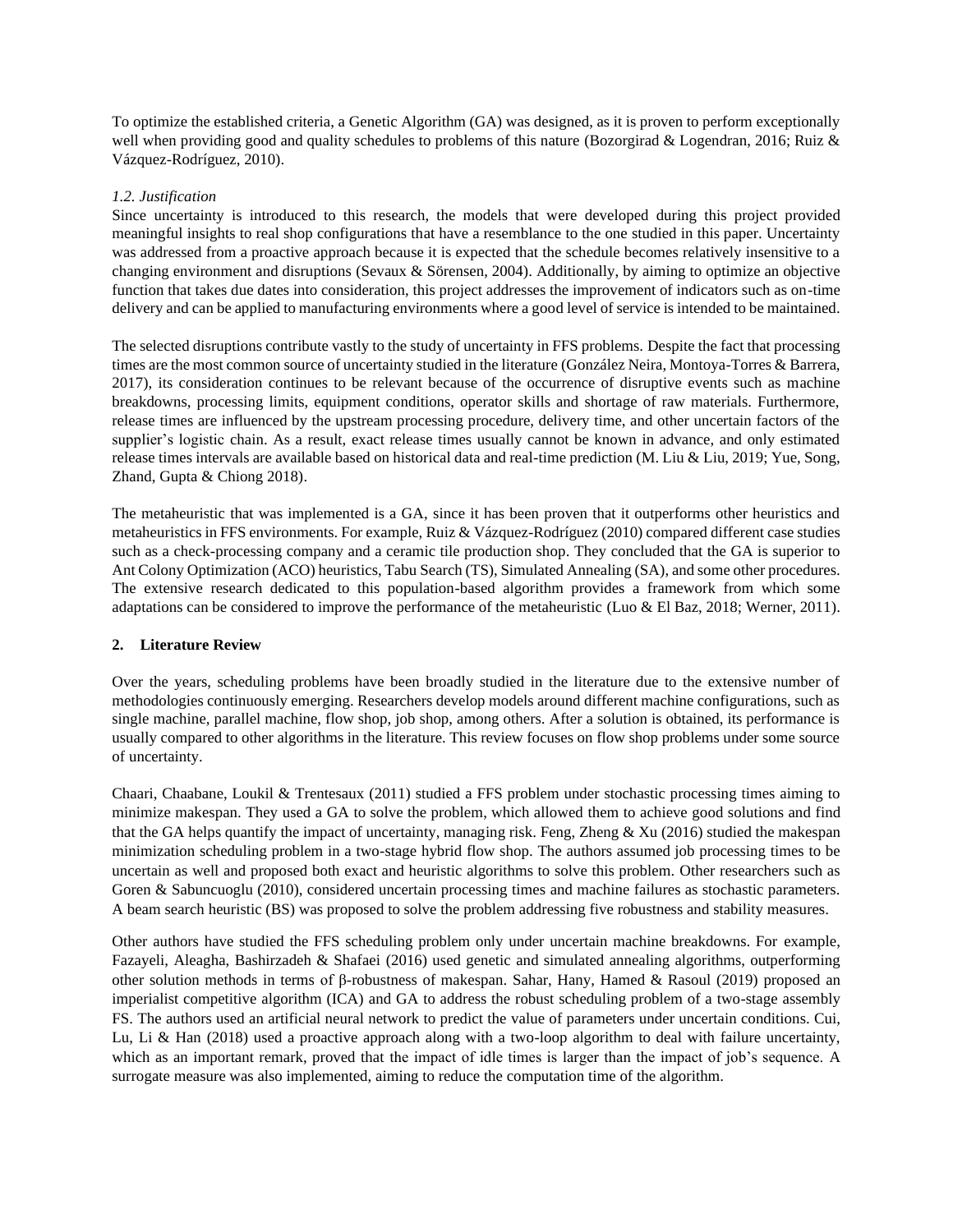As stated earlier, a proactive-reactive approach to deal with disruptions in flow shop problems has gathered the interest of some researchers. F. Liu et al. (2017) used the total flow time as the schedule performance measure; the authors propose a hybridization strategy that successfully enhances the classic Non-dominated Sorting GA as the solution method. Rahmani & Heydari (2014) used a two-way procedure which addressed robustness and stability on an environment facing unexpected arrivals of new jobs and uncertain processing times. A similar method was used in Rahmani (2017), where a multi-criteria measure was defined not only by robustness and stability, but also by solution effectiveness and reduction of system nervousness.

Among other ways to deal with uncertainty, Zuo, Mo & Wu (2009) proposed a robust scheduling method by modeling an uncertain scheduling problem with a set of workflow models in which a multi-objective variable neighborhood immune algorithm (VNIA) was used to find a robust scheduling scheme. Long et al. (2020) focused on stochastic release times while trying to minimize makespan; this problem was solved using a robust dynamic scheduling approach based on release time series forecasting with two stages. These researchers presented a novelty consisting of the forecasting accuracy of the model, addressing uncertainty in release times to generate a robust solution. Rahmani, Heydari, Makui & Zandieh (2013) and Rahmani & Ramezanian (2016) considered a stochastic environment with new job arrivals. Both applied reactive scheduling methods to solve the problem. A variable neighborhood search (VNS) algorithm was used in the latter one and results showed that the proposed approach outperformed previous rescheduling processes.

The inclusion of robustness measures into the optimization criteria ensures that robust solutions will be obtained and the effect of disruptions on the realized schedules will be effectively anticipated and properly addressed. A review conducted by Sabuncuoglu & Goren (2009) will be referenced to contemplate different measurements used in proactive scheduling. A differentiation is made between measures based on the actual performance of realized schedules and measures associated with regret, which refers to the difference between realized and optimal performances. In this paper, only the former type of measurements will be contemplated, addressing the minimization of the following functions: expected realized performance, worst-case performance, worst-case scenario's performance, most probable scenario's performance, variance of realized performance, and expected deviation of the realized schedule's performance from the initial deterministic performance. A combination of two different measurements can be implemented by assigning different weights to each measure considered.

According to Hazır & Ulusoy (2020), stochastic scheduling has been studied for decades, while reactive, robust and fuzzy scheduling have all increased in popularity among researchers for the past 20 years. This review also points out the importance of considering more than just one source of uncertainty. González Neira et al. (2017) provided a review on FFS problems under uncertainty, identifying that dealing with more than one parameter is an opportunity for further research since it only was considered in the 21% of the reviewed papers. It is also important to note that release times were present as uncertain parameters in only 3% of the papers.

Taking the previous statement under consideration, this research contributes significantly to the study of FFS problems under uncertainty. It aims to study the influence of processing times and release times as sources of uncertainty, the latter one being one of the least studied in the literature. It also takes a proactive approach to deal with disruptions and effectively generate robust schedules, while minimizing the total tardiness of the system. This objective function is not commonly implemented in these procedures since most studies consider makespan as optimization criteria. This type of FFS problem, according to the conducted review, is yet to be studied. Similarities with problems addressed in the past will be considered while designing the methodology and development of the model, including robustness measurements and improved algorithms known for its performance.

## **3. Objectives**

*Design an optimization procedure for robust total tardiness minimization in a Flexible Flow Shop scheduling problem under uncertain processing and release times.*

• Define the methodology for robustness measuring and uncertain parameters modelling.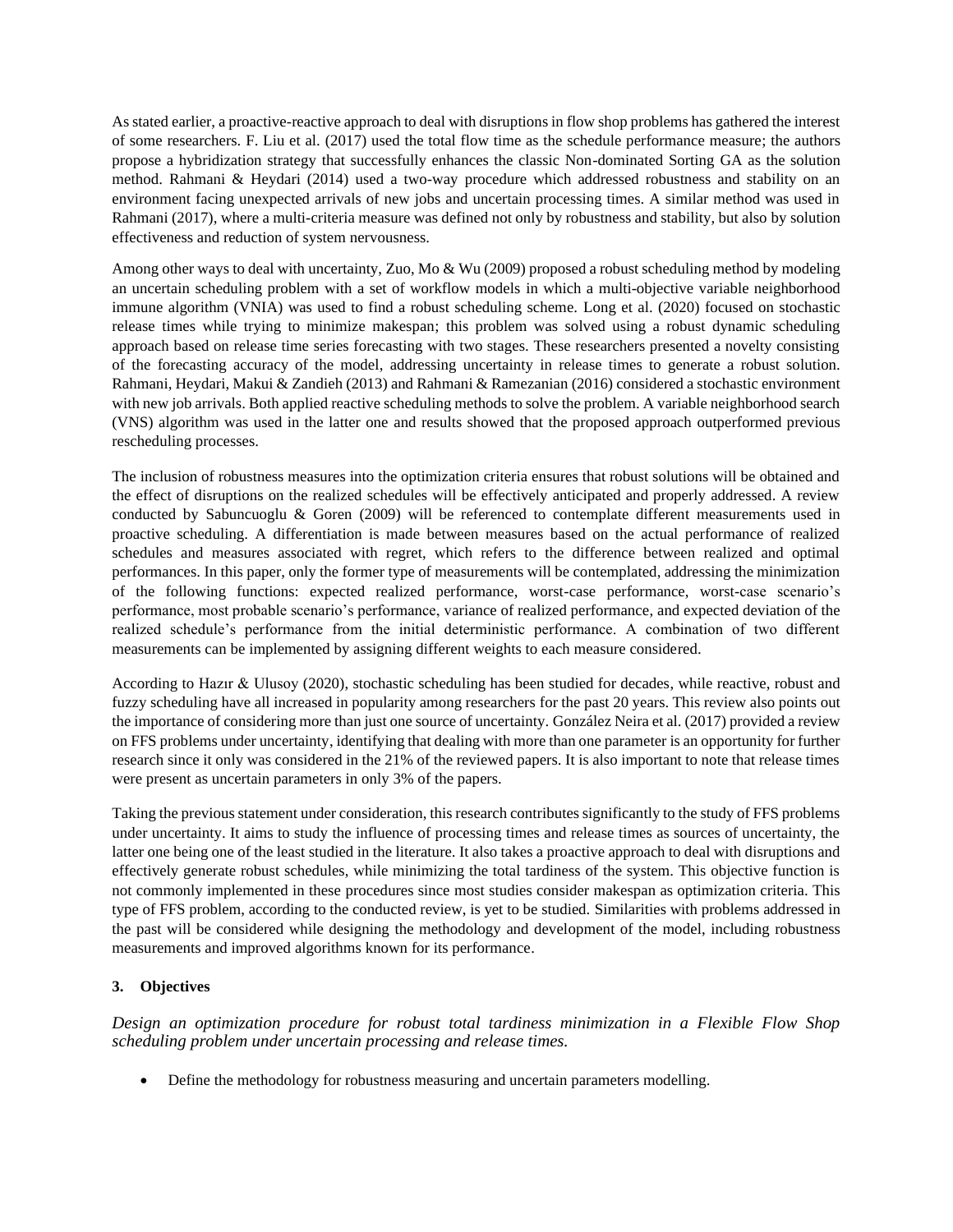- Implement a genetic algorithm to obtain robust solutions for a FFS under uncertainty with total tardiness minimization.
- Evaluate the solution method performance regarding the established robustness criteria.

#### **4. Methodology**

This section presents the methodology that was followed to achieve the results presented in section 5. First, the mixed integer lineal programming (MILP) model is presented to understand the constraints of our problem. Then, robustness measures used to obtain robust solutions are presented. Finally, NSGA-II representation and operators are explained, as well as the implemented framework for both deterministic and stochastic scenarios.

#### *4.1. MILP model*

In this section, a MILP model is proposed for the solution of the deterministic part of the problem, aiming to minimize tardiness in a HFS. The model is based on the one proposed by Naderi, Gohari, & Yazdani, (2014), and adapted to the characteristics of our problem. The MILP model for the stated problem is presented in this section. For better understanding of the model, the notation used is presented:

#### *Sets*

 *= machines of stage s {1,…, } J = jobs {1,…, n} S = stages {1, …, s}*

#### *Parameters*

 $p_{is}$  = processing time of job j at stage *s*,  $\forall j \in J, \forall s \in S$  $r_i$  = release time of job *j*,  $\forall$  *j*  $\in$  *J*  $d_i$  = due date of job *j*,  $\forall j \in J$  $M = \text{large positive number}$ 

*Variables*

 $X_{jks}$  $Y_{ijs}$  1, if job j is processed at stage s on machine i,  $\forall j \in J, \forall s \in S, \forall i \in I_s$ 1, if job j is processed after job k at stage s,  $\forall k \in J$ ,  $\forall s \in S$ 0, otherwise

0, otherwise

 $T_j$  = tardiness of job *j*,  $\forall j \in J$  $C_{js}$  = completion time of job *j* at stage  $s, \forall j \in J, \forall s \in S$ 

## **Equations**

 $\sum_{i \in I} Y_{ijs} = 1, \forall j \in J, s \in S$  $C_{js} \ge p_{js} + r_j, \forall j \in J, s \in S \mid s = 1$  $C_{js} \ge C_{js-1} + p_{is}, \forall j \in J, s \in S \; | s > 1$  $C_{js} \geq C_{ks} + p_{js} - M * (3 - X_{jks} - Y_{ijs} - Y_{iks}), \forall s \in S, i \in I_s, (j \neq k) \in J$  $C_{ks} \ge C_{js} + p_{ks} - M * X_{jks} - M * (2 - Y_{ijs} - Y_{iks}), \forall s \in S, i \in I_s, (j \ne k) \in J$  $T_j \geq C_{js} - d_j, \forall j \in J$  $T_i \geq 0, \forall j \in J$  $C_{iS} \geq 0, \forall j \in J, s \in S$  $X_{jks}\ \in \{0,1\}, \forall j\in J, k\in J, s\in S$ (1) (2) (3) (4) (5) (6) (7) (8) (9)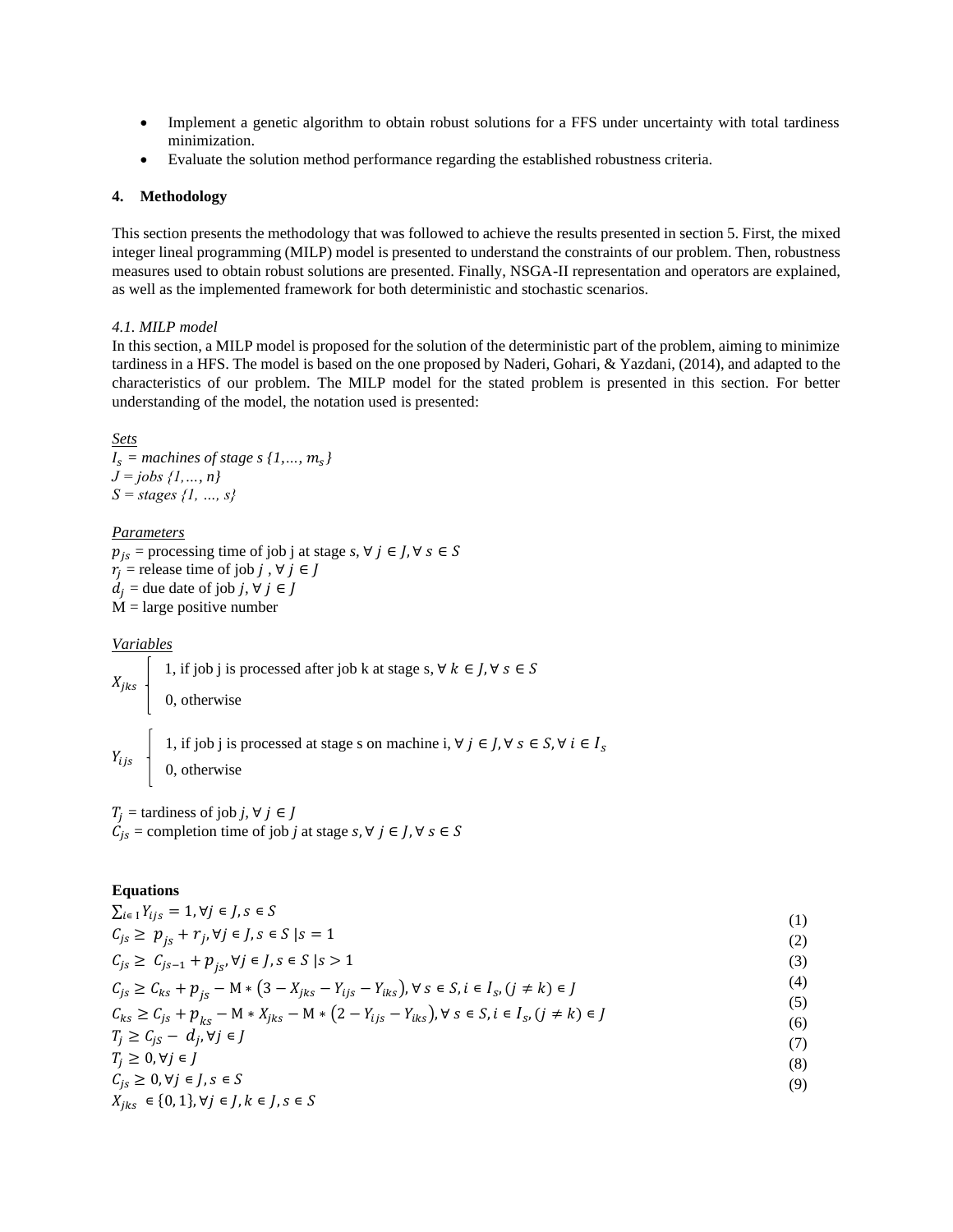## **Objective function**

$$
Min \sum_{j \in J} T_j \tag{11}
$$

(10)

Constraint set (1) specifies the job assignment to one machine among the available machines at each stage. Constraint sets (2) and (3) determine the completion time for each job at each stage. Constraint set (4) and (5) determine the completion time for each job at each stage regarding the completion time of jobs that have been previously processed at the same machine. Constraint set (6) determines the tardiness of each job at each stage. Constraint set (7), (8), (9) and (10) define the decision variables. The objective function (11) is to minimize the total tardiness.

#### *4.2. Robustness measuring*

The standard deviation of the total tardiness will be implemented in the optimization criteria, ensuring that solution robustness will be considered when providing a solution in an uncertain environment. Given our interest in obtaining both high quality and robust solutions, a multi-objective function composed by the expected value of total tardiness and its standard deviation across a finite number of disrupted simulations is introduced to the work.

#### *4.3. Framework of deterministic NSGA-II*

Since we are considering an NP-hard optimization problem with two objectives, in which Pareto-optimal solutions are introduced, a metaheuristic becomes necessary to obtain good solutions in an adequate computational time. Therefore, we chose the NSGA-II multi-objective evolutionary algorithm (MOEA) proposed by Deb, Pratap, Agarwal, & Meyarivan (2002), which is an improved version of the NSGA proposed by Srinivas & Deb (1994). This better version overcomes the main critiques made to the initial version: high computational complexity of nondominated sorting, lack of elitism and need for specifying the sharing parameter  $\sigma_{share}$ . This metaheuristic is proven to outperform other MOEAs such as Pareto-achieved evolution strategy (PAES) and strength Pareto evolutionary algorithm (SPEA) when it comes to diverse and converging solutions near the true Pareto-optimal set.

Before considering any introduction of stochastic components to our problem, this algorithm must be designed in a deterministic environment. Then, its performance will be validated by comparing its results in contrast to those of other solution methods.

#### *4.3.1. Chromosome representation*

Each chromosome contains a series of numbers, indicating the sequence in which the jobs must be processed at the first stage. Taking Figure 1 as an example of a permutation to be followed, the third job is the first one to be processed at the first available machine at the first stage, followed by job 5 and so on. In a hypothetical scenario where job 5 is completed before job 3 at the first stage, job 5 would be the first job to start processing at the next stage, according to the FCFS rule.



**Figure 1. Representation of a chromosome.**

It is important to highlight that an individual is a direct representation of a schedule that will be processed in the first stage (Rajkumar & Shahabudeen, 2009). This individual represents a permutation of the number of jobs *n* that must be processed. We implemented the First Come First Served (FCFS) dispatching rule to sequence the jobs through the rest of the HFS. We also used the First Available Machine (FAM) assignment rule since we have identical machines in each stage, so the total processing time in either machine of one job is the same.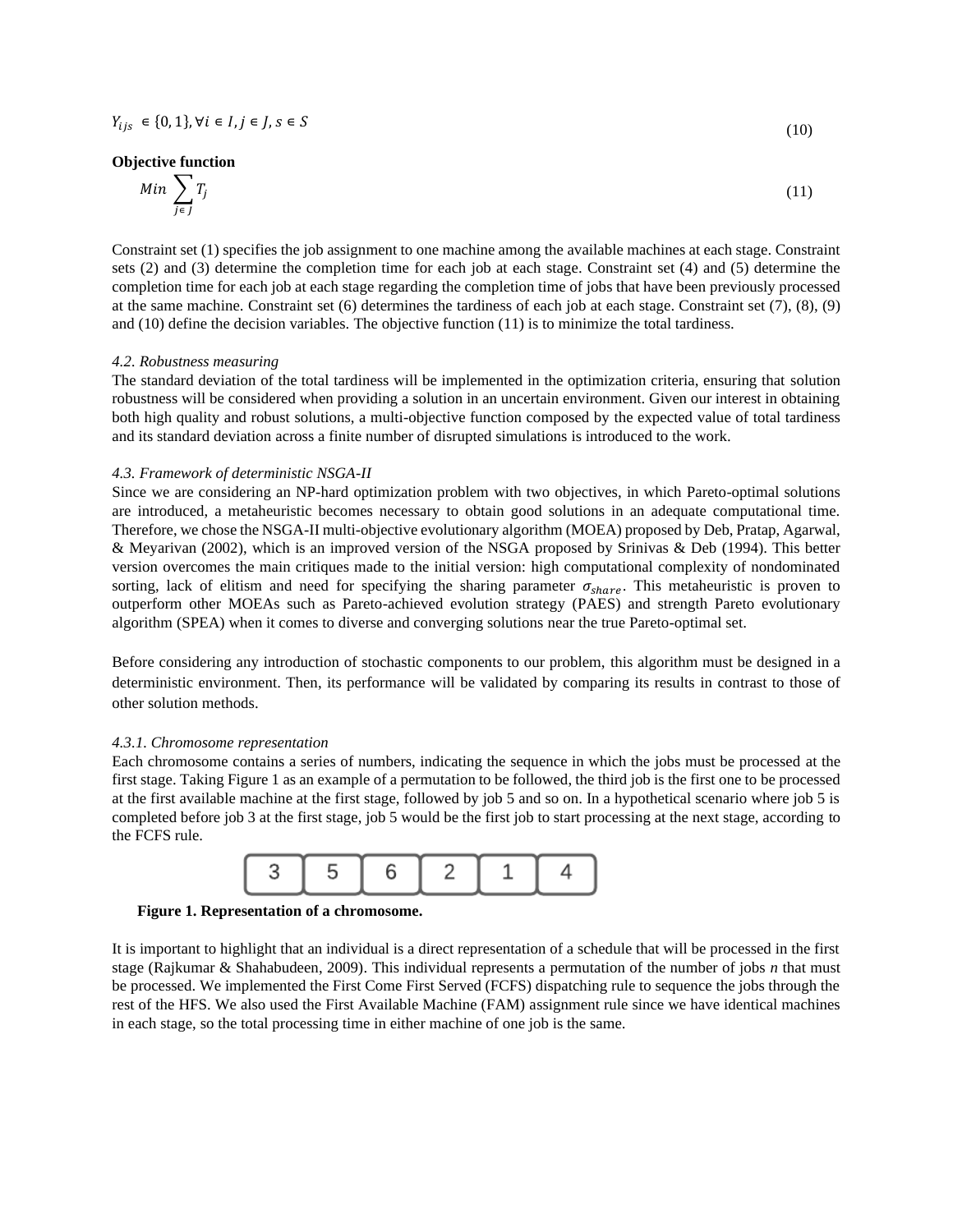## *4.3.2. Initial population*

An initial population of size  $P_{size}$  is generated and represented as  $pop = \{\pi_1, \pi_2, \dots, \pi_{Psize}\}\.$  The first individual  $\pi_1$ is generated as the result of Earliest Release Date (ERD) dispatching rule,  $\pi_2$  as the result of  $NEH_{EDD}$  heuristic of Nawaz, Enscore, & Ham (1983), and all other individuals randomly.

## *4.3.3. Fitness evaluation*

In our case, the fitness evaluation is made based on the total tardiness, which is the sum of the tardiness of jobs 1 through *n*. Let us be reminded that tardiness occurs when the completion time of any job *j* is greater than its due date, therefore the tardiness equation can be defined as  $T_j = max (c_j - d_j, 0)$ .

## *4.3.4. Selection of individuals*

In the NSGA-II, the parent solutions are selected according to non-domination criteria, in which the initial solutions are divided into ranks  $(F_1, F_2, \ldots, F_n)$  so that solutions in rank  $F_1$  are those chromosomes that have the best positions in the Pareto-optimal frontiers and must be emphasized when choosing the best individuals. Solutions belonging to rank  $F_2$  are those only dominated by solutions in  $F_1$ , and so on. The selection of individuals continues until a new population with the same size as the initial population is obtained (Deb et al., 2002).

## *4.3.5. Crossover*

Two-Point (TP) crossover is considered in this work. This operator randomly selects two points for dividing one parent. The jobs outside the selected two points are inherited from one parent to the child, and the remaining jobs are placed in the order in which they appear in the other parent, as shown in Figure 2. This procedure is executed in both possible ways, obtaining two children.



**Figure 2. Two-Point Crossover Representation.**

## *4.3.6. Mutation*

A shift mutation is introduced. This mutation consists of selecting randomly two different positions and removing the job at one of such positions and inserting it at the other selected position. An example of this mutation operator is shown in Figure 3. Both operators were selected since they have been proven to perform better when using genetic algorithms (Murata, Ishibuchi, & Tanaka, 1996)**.**



**Figure 3. Shift Mutation Representation.**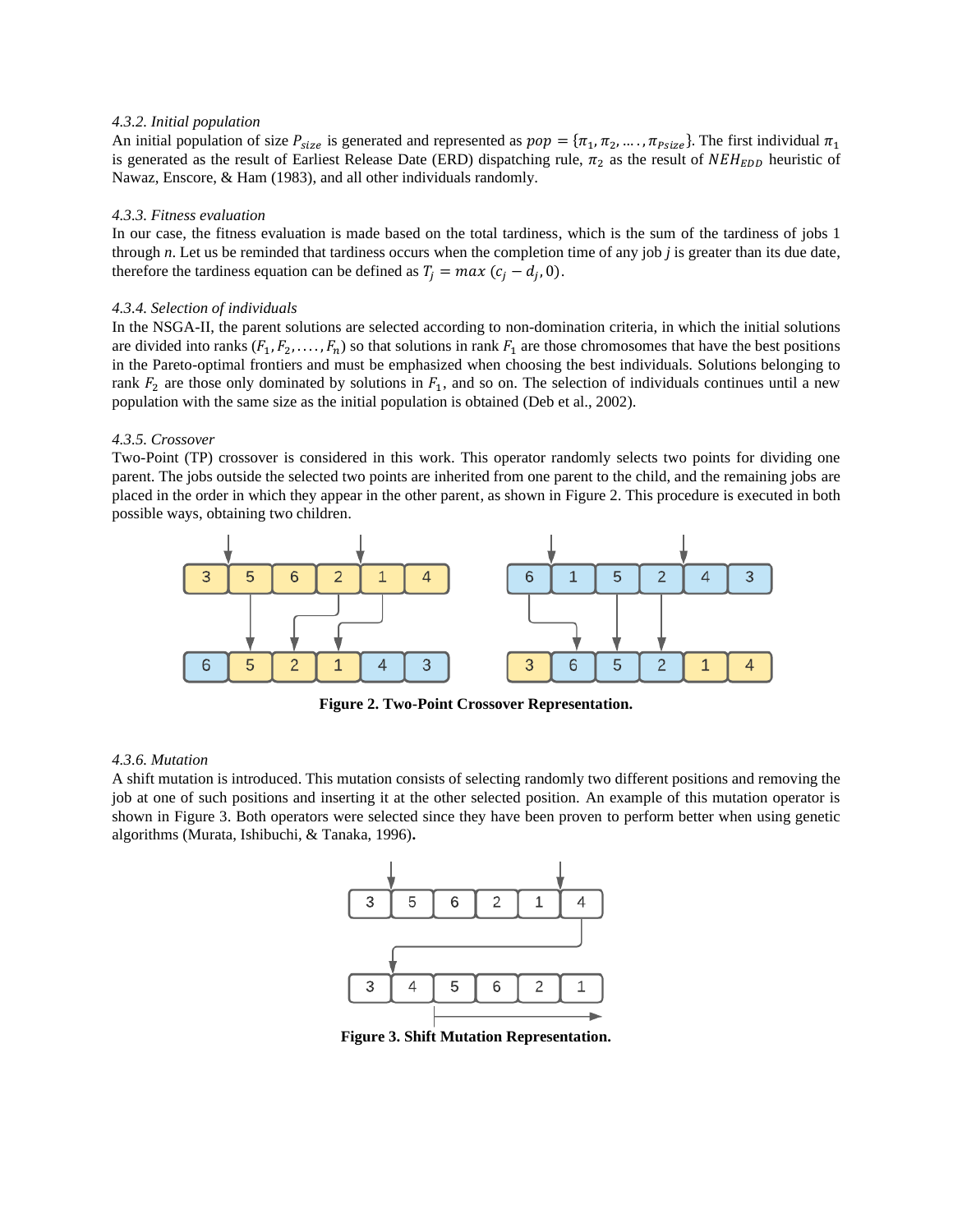## *4.3.7. Stopping criteria*

The algorithm stops when a number of generations (NGEN) is reached. In subsection 5.1 the parameter selection of the proposed NSGA-II is presented.

*4.4. Framework of stochastic NSGA-II*

## *4.4.1. Uncertain parameters modelling*

One way to model uncertainty is through probability distributions. Given that this paper considers stochastic processing and release times, we chose uniform and lognormal distributions to model them. Uniform distributions are associated with the fact that there exists a time horizon with known upper and lower bounds (which in our case are always positive), and therefore a random variable fitted to this distribution could take any value in that range with the same probability. In the same way, lognormal distribution generates values given a mean and a standard deviation, but since it is skewed to the right, it allows data mostly on the positive side ("Appendix A: Practical Processing Time Distributions," 2018). Based on the explanation given above, these distributions fit well into our problem because of their resemblance to the stochastic behavior of these parameters in real world scenarios, the elimination of the possibility of generating negative values, and their capacity to accommodate to different values of coefficients of variation (CV).

## *4.4.2. Simheuristic approach*



## **Figure 4. Multi-Objective Simheuristic NSGA-II Proposed Procedure.**

The procedure starts with the selection of an instance, where the values of processing and release times correspond to their expected values. Next, a probability distribution and a CV are selected. The Monte Carlo simulation is used when it is required to evaluate individuals, generating at each run a realization for the stochastic processing and release times based on their expected values, the probability distributions and CV. To determine if the obtained results allow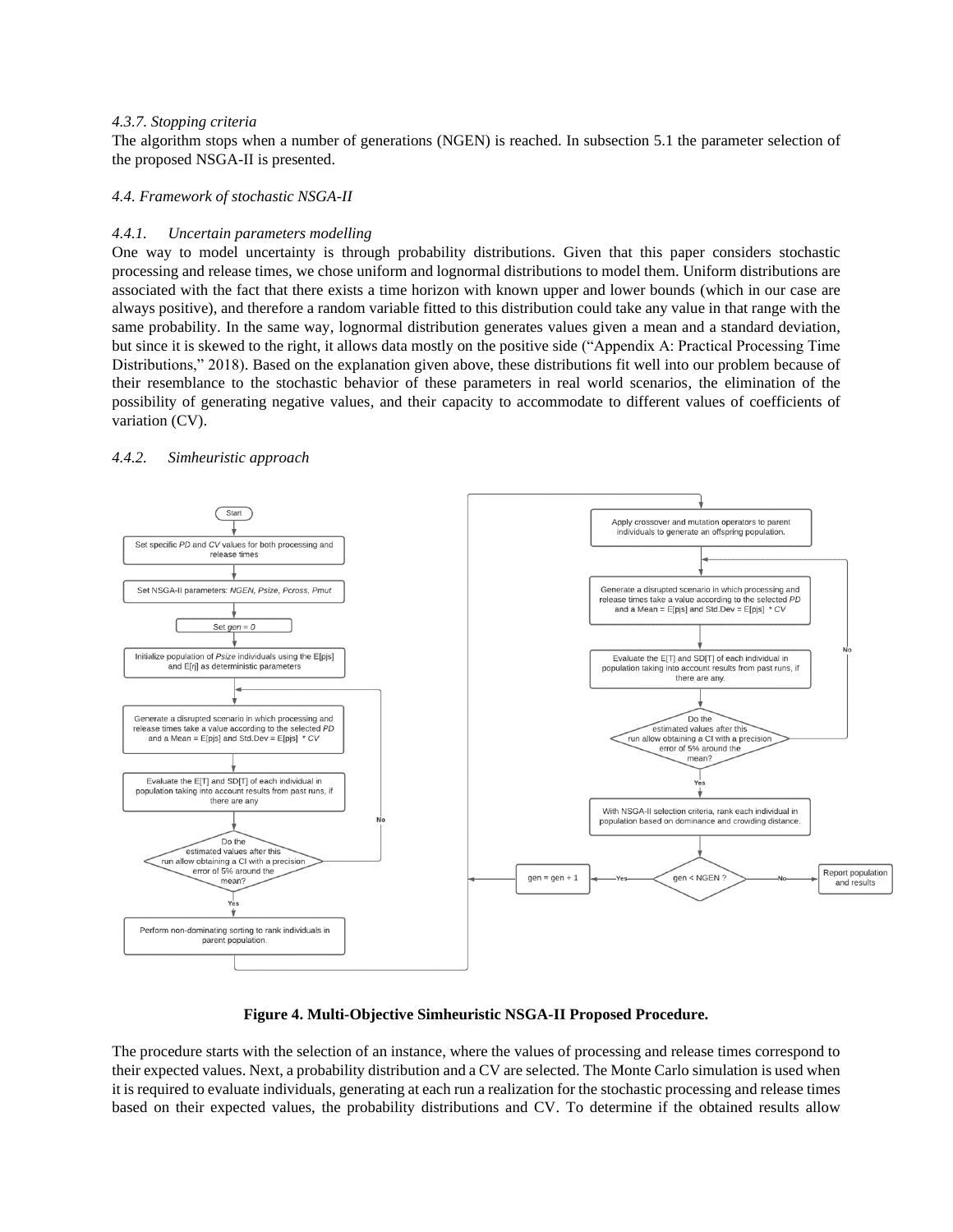expected values for the total tardiness within a confidence interval with a 95% confidence and a precision error of 5% around the mean, the procedure proposed by Framinan & Perez-Gonzalez (2015) is implemented. In case the confidence interval of a run does not satisfy the desired error, another run must be executed with new processing and release times that are generated in the same way as mentioned above. Otherwise, the results are reported, and the NSGA-II continues its ranking and selection process. The process ends when a maximum of generations is reached and the final population is reported. This procedure is represented in Figure 4.

## **5. Computational results**

This section presents all computational experiments for parameter selection and evaluation of the performance of the proposed NSGA-II. All of the runs were made in an Intel ® Core i5 1.60 GHz computer with 12GB RAM memory. The mathematical model and the NSGA-II were programmed in Spyder integrated development environment (IDE) from Python.

## *5.1. NSGA-II parameter selection*

A generalized factorial design in RStudio software was carried out to determine the best levels of the considered factors. These factors are presented next with their respective levels: population size (60, 100), crossover probability  $(0.8, 0.9)$ , mutation probability  $(0.1, 0.2)$ , and number of generations  $(50, 100)$ . Also, 10 random instances out of 3060 benchmarked instances from Pan, Ruiz, & Alfaro-Fernández (2017) were selected and used as a blocking factor, and the response variable is the total tardiness. There are 16 treatments in total and two observations for each of them, having a total of 320 observations for the proposed algorithm in Spyder IDE with Python for further statistical analysis.

First, the verification of assumptions (normality, homoscedasticity and independence of residuals) was made to determine if we could analyze the results of the ANOVA. Shapiro-Wilk and Anderson-Darling tests were performed to verify if the residuals adjust to a normal distribution. As a result of these tests, we obtained p-values of 6 x  $10^{-15}$ and 2 x  $10<sup>-16</sup>$ , respectively. Therefore, since both p-values are lower than the significance of 0.05, this assumption is not satisfied with any of the tests.

Next, homoscedasticity assumption was analyzed graphically because it was not possible to perform Levene nor Bartlett tests since two observations were registered per treatment and to the non-satisfaction of normality assumption, respectively. As it is presented in Figure 5, not all the columns present a similar dispersion of points, meaning that the satisfaction of this assumption is doubtful. Finally, residuals independence over time was using Durbin-Watson test. We obtained a p-value of 0.062, concluding with a significance of 0.05 that this assumption is satisfied.



**Figure 5. Residuals vs Adjusted Values.**

Considering the results of the assumptions, ANOVA-Type Statistics (ATS) nonparametric test was performed due to the breach of normality and homoscedasticity assumptions. Figure 6 contains the results of ATS, concluding with a 0.05 significance that the factors instance, mutation probability, number of generations, and the interactions population size-crossover probability, instance-mutation probability, instance-number of generations, mutation probabilitynumber of generations, instance-population size-crossover probability, and instance-population size-crossover probability-mutation probability have a significant effect on the total tardiness. Finally, Table 1 presents the best treatment(s) for each instance according to the descriptive analysis of the ATS test, using confidence intervals. Three of the treatments represent the best configuration for the selected instances, based on the number of times such configurations appear on Table 1. To break this tie, average computational time was analyzed as presented in Table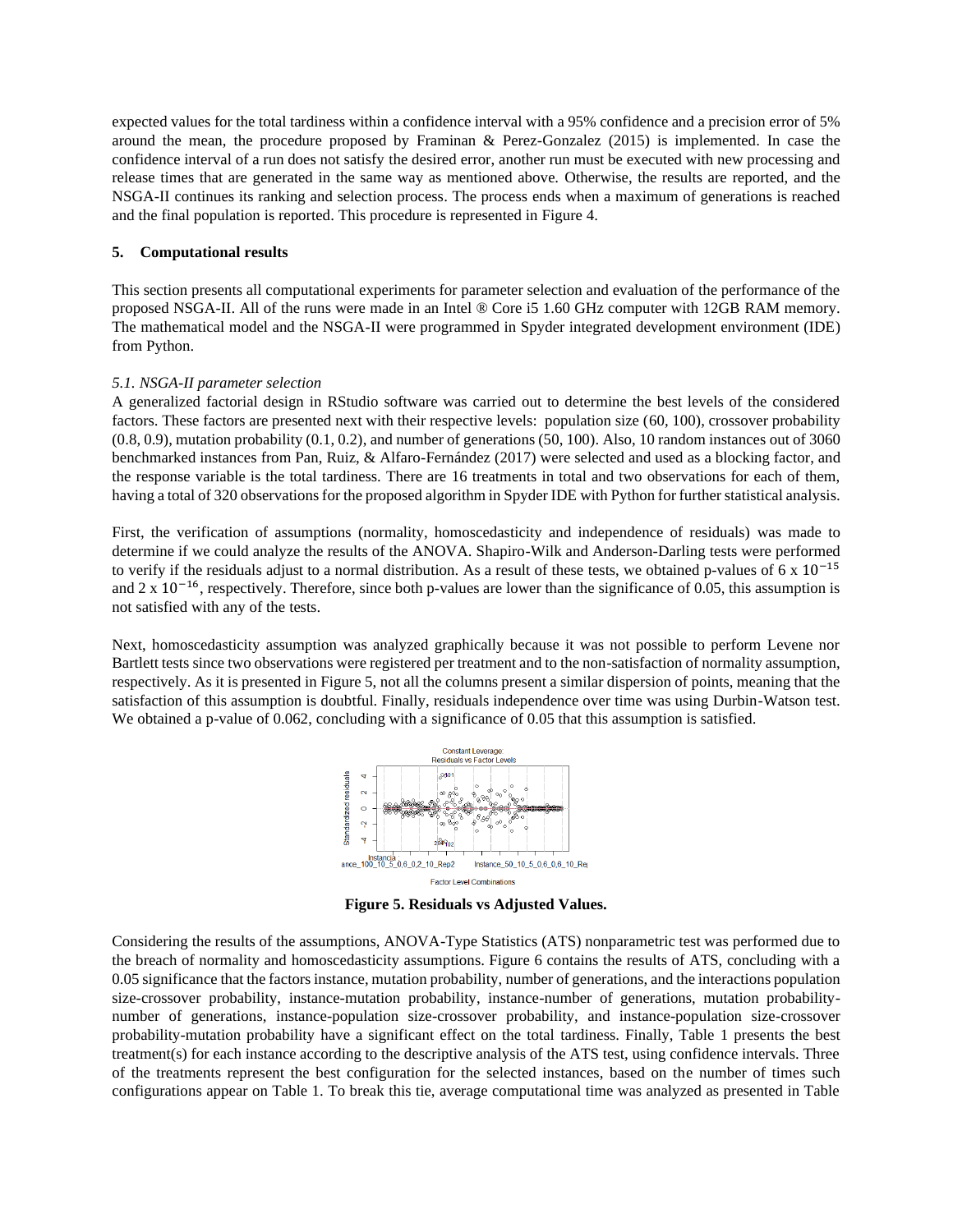2, allowing to conclude that the best treatment among the selected instances is:  $P_{size} = 60$ , crossover probability = 0.8, mutation probability  $= 0.1$ , and number of generations  $= 100$ , since it obtained the lowest time.

| ANOVA. Type. Statistic:                        |                           |    |                       |
|------------------------------------------------|---------------------------|----|-----------------------|
|                                                | Statistic df1 df2 p-value |    |                       |
| Instancia                                      |                           |    | 3.1e+03 3.6 26 0.0000 |
| Psize                                          |                           |    | 2.3e+00 1.0 26 0.1443 |
| Instancia:Psize                                | 4.3e-01 3.6 26            |    | 0.7646                |
| Pcruce                                         | $6.3e-011.0$              | 26 | 0.4348                |
| Instancia: Pcruce                              | $1.0e+003.6$              | 26 | 0.4200                |
| Psize:Pcruce                                   | $7.9e+00$ 1.0             | 26 | 0.0093                |
| Instancia:Psize:Pcruce                         | $2.9e+00.3.6$             | 26 | 0.0448                |
| Pmut                                           | $7.1e+02$ 1.0             | 26 | 0.0000                |
| Instancia: Pmut                                | $2.3e+013.6$              | 26 | 0.0000                |
| Psize:Pmut                                     | $1.8e+00$ $1.0$           | 26 | 0.1871                |
| Instancia:Psize:Pmut                           | 6.7e-01 3.6 26            |    | 0.6034                |
| PCruce: Pmut                                   | $2.1e-01$ $1.0$           | 26 | 0.6511                |
| Instancia: Pcruce: Pmut                        | $5.4e-013.6$              | 26 | 0.6914                |
| Psize:Pcruce:Pmut                              | $3.3e+00$ 1.0 26          |    | 0.0797                |
| Instancia:Psize:Pcruce:Pmut                    | $5.2e+00$ 3.6 26          |    | 0.0044                |
| Gen                                            | $6.2e+01$ 1.0             | 26 | 0.0000                |
| Instancia:Gen                                  | $3.0e+003.6$              | 26 | 0.0402                |
| Psize:Gen                                      | 1.3e-01 1.0 26            |    | 0.7182                |
| Instancia:Psize:Gen                            | $1.4e+00$ 3.6 26          |    | 0.2737                |
| Pcruce:Gen                                     | $5.4e-02$ 1.0 26          |    | 0.8186                |
| Instancia: Pcruce: Gen                         | $1.0e+003.6$              | 26 | 0.4052                |
| Psize:Pcruce:Gen                               | $1.7e-01$ $1.0$           | 26 | 0.6801                |
| Instancia:Psize:Pcruce:Gen                     | 7.5e-01 3.6 26            |    | 0.5539                |
| Pmut:Gen                                       | $6.6e+00$ 1.0 26          |    | 0.0165                |
| Instancia: Pmut: Gen                           | 8.0e-01 3.6               | 26 | 0.5236                |
| Psize:Pmut:Gen                                 | 4.6e+00 1.0               | 26 | 0.0422                |
| Instancia:Psize:Pmut:Gen                       | $2.7e+003.6$              | 26 | 0.0579                |
| Pcruce: Pmut: Gen                              | $2.4e+00$ 1.0             | 26 | 0.1301                |
| Instancia:Pcruce:Pmut:Gen                      | $1.2e+003.6$              | 26 | 0.3254                |
| Psize:Pcruce:Pmut:Gen                          | $3.1e-01$ $1.0$           | 26 | 0.5830                |
| Instancia:Psize:Pcruce:Pmut:Gen 7.1e-01 3.6 26 |                           |    | 0.5761                |

**Figure 6. ATS Test Results.**

| <b>Instance</b> | <b>Population</b> | <b>Crossover</b> | <b>Mutation</b> | Number of   |
|-----------------|-------------------|------------------|-----------------|-------------|
|                 | size              | probability      | probability     | generations |
| 1               | 60                | 0.9              | 0.1             | 100         |
| $\overline{2}$  | 100               | 0.8              | 0.1             | 100         |
|                 | 60                | 0.8              | 0.1             | 100         |
| 3               | 100               | 0.8              | 0.1             | 100         |
| 4               | 100               | 0.8              | 0.1             | 100         |
| 5               | 60                | 0.8              | 0.1             | 100         |
|                 | 100               | 0.9              | 0.1             | 100         |
| 6               | 60                | 0.8              | 0.1             | 100         |
|                 | 100               | 0.9              | 0.1             | 100         |
|                 | 60                | 0.9              | 0.1             | 100         |
|                 | 100               | 0.8              | 0.1             | 100         |
|                 | 100               | 0.8              | 0.1             | 50          |
| 7               | 100               | 0.9              | 0.1             | 100         |
|                 | 60                | 0.8              | 0.1             | 100         |
| 8               | 100               | 0.8              | 0.1             | 100         |
|                 | 100               | 0.9              | 0.1             | 100         |
|                 | 60                | 0.8              | 0.1             | 100         |
| 9               | 100               | 0.9              | 0.1             | 100         |
| 10              | 60                | 0.9              | 0.1             | 50          |

|  | Table 1. Best Treatment(s) per Instance. |  |
|--|------------------------------------------|--|
|  |                                          |  |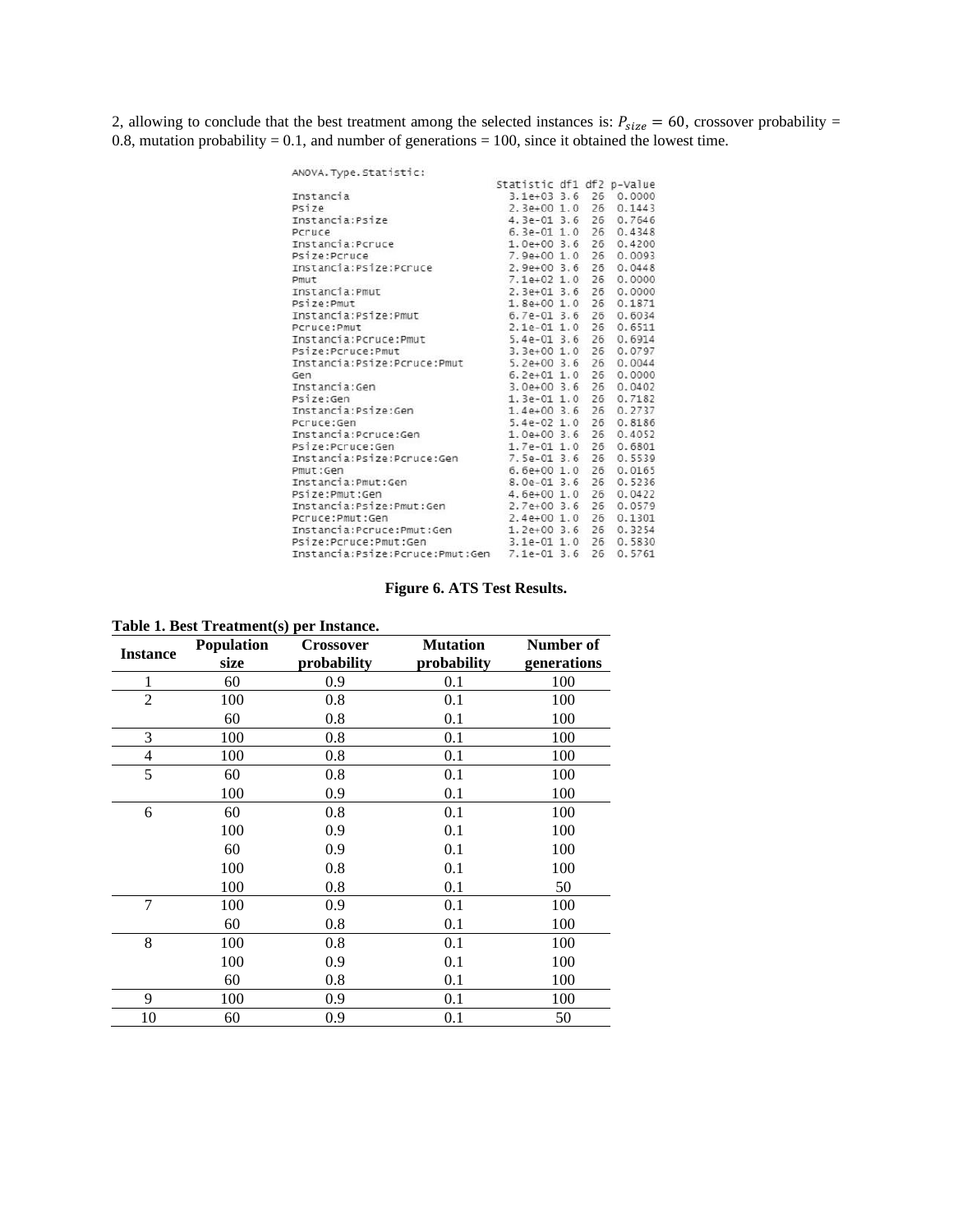| <b>Population</b> | Crossover          | <b>Mutation</b>    | Number of   | Average            |
|-------------------|--------------------|--------------------|-------------|--------------------|
| size              | <b>probability</b> | <b>probability</b> | generations | computational time |
| 100               | 9.8                | U.I                | .00         | 847.7482877        |
| 60                | 9.8                | 0.1                | 100         | 775.380458         |
| 100               | 0.9                |                    | $.00\,$     | 882.7456122        |

**Table 2. Average Computational Time for Best Treatment(s).**

*5.2. NSGA-II performance in a deterministic environment for small instances*

To evaluate the performance of our NSGA-II in the deterministic scenario in small instances, 32 different instances were generated: 16 of 6 jobs and 16 of 8 jobs for each combination of tardiness factor (0.2, 0.6), due date range (0.2, 0.6), number of stages (2, 3) and number of machines per stage (2, 3). The processing and release times were generated following the procedure presented by Pan, Ruiz, Alfaro-Fernández (2017), where processing times are a random value generated from a uniform distribution between the interval [1, 99] and the release times follow the same procedures as the authors with and additional adaptation that considers the presence of due dates, as proposed by Haouari & Hidri (2008). Then, the 32 created small instances and 32 existing instances by Pan et al., (2017) for 10 and 15 jobs for each combination of the same factors were solved in Spyder IDE with Python with a maximum running time of 3600 seconds per instance. It is important to highlight that the comparison of the performance of our algorithm is made against the MILP model, ERD dispatching rule, NEHedd and Extensive Neighborhood Search (ENS2) heuristics, since a problem with the same characteristics of this research has not been found in the literature to our knowledge. This comparison considers only the solutions with best total tardiness of the Pareto frontiers, since only one of the objective functions is being compared for the deterministic scenario. This step is very important because it allows us to establish whether our algorithm provides good solutions or not.

Results for tardiness of NSGA-II, MILP, ERD, NEHedd and ENS2 are presented in Tables 3 through 6. The proposed metaheuristic obtained the same optimal solutions as the proposed MILP model in 85.71% of the tested runs. Also, when optimal solutions were not reached with the MILP model, our algorithm improved the solutions by 1.21% on average. Results also show that our algorithm provides better solutions than ERD, NEHedd, and ENS2, especially in larger instances, while consuming a reasonable computational time. These results prove the efficiency of our algorithm.

|                          |                            | <b>Instance</b>                       |                            |                   | <b>Total tardiness</b>                 |             |            |                                                                             |             |     |
|--------------------------|----------------------------|---------------------------------------|----------------------------|-------------------|----------------------------------------|-------------|------------|-----------------------------------------------------------------------------|-------------|-----|
| <b>Number</b><br>of jobs | <b>Number</b><br>of stages | <b>Machines</b><br>per stage          | <b>Tardiness</b><br>factor | Due date<br>range | NSGA-II                                | <b>MILP</b> | <b>ERD</b> | <b>NEHedd</b>                                                               | <b>ENS2</b> |     |
|                          |                            |                                       | 0.2                        | 0.2               | 77                                     | $77*$       | 105        | 129                                                                         | 77          |     |
|                          |                            |                                       |                            | 0.6               | 208                                    | 230         | 264        | 217                                                                         | 217         |     |
|                          |                            | $\overline{2}$                        |                            | 0.2               | 562<br>562<br>562<br>499<br>499<br>709 | 562         | 562        |                                                                             |             |     |
|                          | $\overline{2}$             |                                       | 0.6                        | 0.6               |                                        |             | 539        | 499                                                                         |             |     |
|                          |                            | 3                                     |                            | 0.2               | 0.2                                    | 252         | 264        | 348                                                                         | 264         | 252 |
|                          |                            |                                       |                            | 0.6               | 61                                     | $61*$       | 95         | 125                                                                         | 61          |     |
|                          |                            |                                       |                            | 0.2               | 370                                    | 370*        | 401        | 370                                                                         | 370         |     |
|                          |                            |                                       | 0.6                        | 0.6               | 466                                    | 466*        | 466        | 485                                                                         | 466         |     |
| 6                        |                            |                                       | 0.2                        | 0.2               | 247                                    | 252         | 433        | 247                                                                         | 247         |     |
|                          |                            |                                       | $\overline{2}$             |                   |                                        | 0.6         | 265        | $262*$                                                                      | 313         | 279 |
|                          |                            |                                       |                            | 0.2               | 703                                    | 736         | 839        | 703                                                                         | 703         |     |
|                          | 3                          |                                       | 0.6                        | 0.6               | 453                                    | 453         | 497        | 524<br>453<br>149<br>96<br>141<br>148<br>395<br>363<br>716<br>720<br>11.21% |             |     |
|                          |                            |                                       | 0.2                        | 0.2               | 96                                     | 96*         | 111        |                                                                             |             |     |
|                          |                            | 3                                     |                            | 0.6               | 141                                    | $141*$      | 157        |                                                                             |             |     |
|                          |                            |                                       |                            | 0.2               | 363                                    | 363         | 372        |                                                                             |             |     |
|                          |                            |                                       | 0.6                        | 0.6               | 714                                    | 714         | 741        |                                                                             |             |     |
|                          |                            | <b>Average improvement of NSGA-II</b> |                            |                   |                                        | 1.21%       | 16.36%     |                                                                             | 0.42%       |     |

**Table 3. Computational results in a deterministic environment of instances with 6 jobs.** \* Is the optimal solution found before 3600 seconds of running.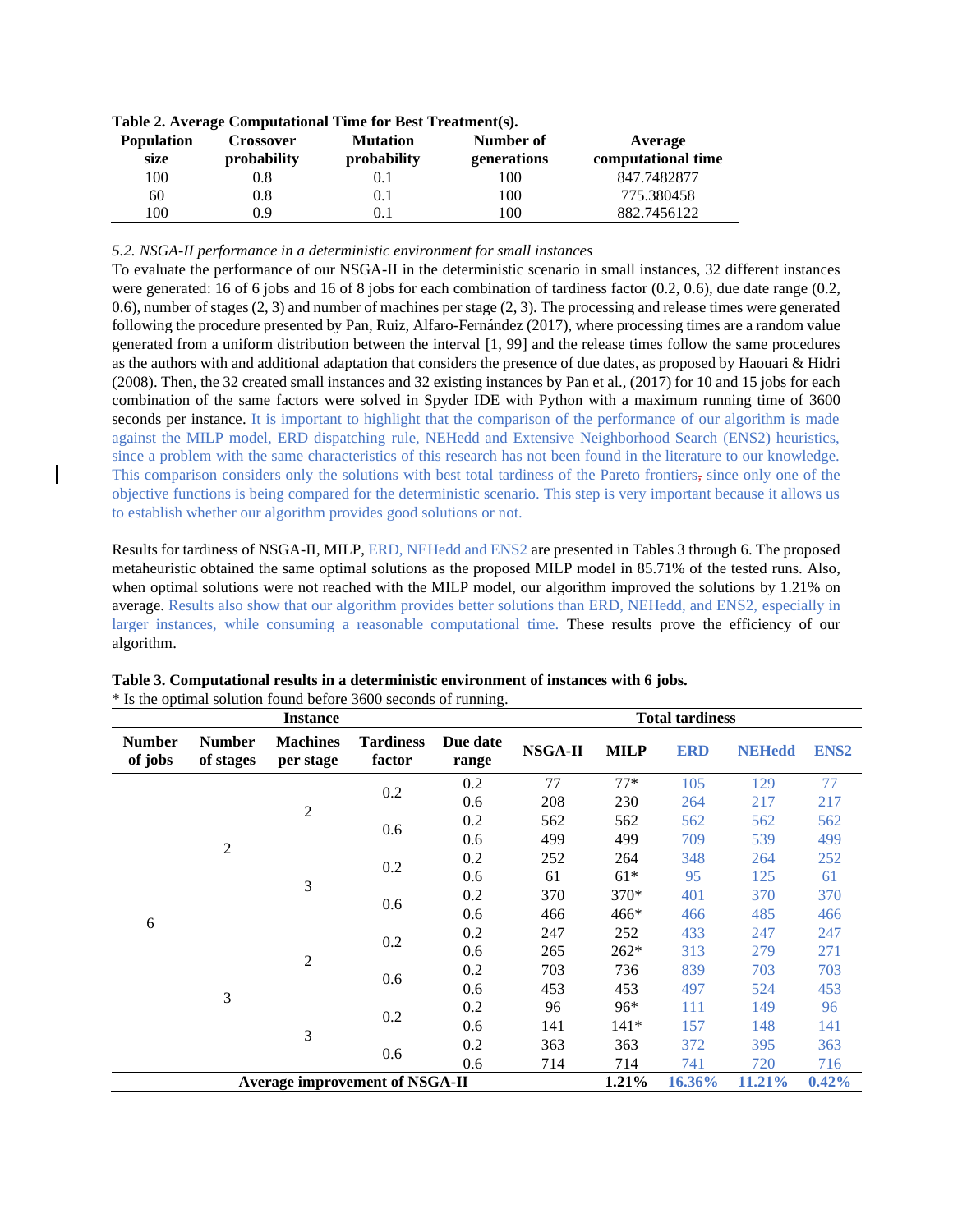|                          |                            | <b>Instance</b>                       |                            |                   | <b>Total tardiness</b> |             |            |                          |                                                                   |
|--------------------------|----------------------------|---------------------------------------|----------------------------|-------------------|------------------------|-------------|------------|--------------------------|-------------------------------------------------------------------|
| <b>Number</b><br>of jobs | <b>Number</b><br>of stages | <b>Machines</b><br>per stage          | <b>Tardiness</b><br>factor | Due date<br>range | NSGA-II                | <b>MILP</b> | <b>ERD</b> | <b>NEHedd</b>            | ENS <sub>2</sub>                                                  |
|                          |                            |                                       | 0.2                        | 0.2               | 554                    | 554         | 711        | 586                      | 576                                                               |
|                          |                            | $\overline{2}$                        |                            | 0.6               | 671                    | 671         | 885        | 702                      | 671                                                               |
| $\overline{2}$           |                            | 0.6                                   | 0.2                        | 804               | 804                    | 978         | 845        | 804                      |                                                                   |
|                          |                            |                                       |                            | 0.6               | 777                    | 777         | 880        | 817                      | 777                                                               |
|                          |                            |                                       | 0.2                        | 0.2               | 801                    | 801         | 948        | 802                      | 801                                                               |
|                          |                            | 3                                     |                            | 0.6               | 655                    | 655         | 697        | 655<br>662<br>823<br>820 |                                                                   |
|                          |                            |                                       | 0.6                        | 0.2               | 801                    | 830         | 842        |                          |                                                                   |
| 8                        |                            |                                       |                            | 0.6               | 870                    | 870         | 971        | 870<br>999               | 870                                                               |
|                          |                            |                                       | 0.2                        | 0.2               | 949                    | 947         | 1034       |                          | 949                                                               |
|                          |                            |                                       |                            | 0.6               | 856                    | 849         | 1220       | 859                      | 856                                                               |
|                          |                            | $\overline{2}$                        | 0.6                        | 0.2               | 1178                   | 1178        | 1449       | 1227                     | 1178<br>1033<br>904<br>924<br>924<br>1350<br>1255<br>1041<br>1001 |
|                          | 3                          |                                       |                            | 0.6               | 904                    | 908         | 1224       | 789<br>789<br>3.56%      |                                                                   |
|                          |                            |                                       | 0.2                        | 0.2               | 917                    | 944         | 1007       |                          |                                                                   |
|                          |                            | 3                                     |                            | 0.6               | 1255                   | 1263        | 1364       |                          |                                                                   |
|                          |                            |                                       |                            | 0.2               | 1001                   | 1001        | 1117       |                          |                                                                   |
|                          |                            |                                       | 0.6                        | 0.6               | 789                    | 783         | 845        |                          |                                                                   |
|                          |                            | <b>Average improvement of NSGA-II</b> |                            |                   |                        | $0.35\%$    | 14.34%     |                          | 0.43%                                                             |

**Table 4. Computational results in a deterministic environment of instances with 8 jobs.**

**Table 5. Computational results in a deterministic environment of instances with 10 jobs.**

|                          |                            | <b>Instance</b>              |                                       | <b>Total tardiness</b> |              |             |            |               |                  |
|--------------------------|----------------------------|------------------------------|---------------------------------------|------------------------|--------------|-------------|------------|---------------|------------------|
| <b>Number</b><br>of jobs | <b>Number</b><br>of stages | <b>Machines</b><br>per stage | <b>Tardiness</b><br>factor            | Due date<br>range      | NSGA-II      | <b>MILP</b> | <b>ERD</b> | <b>NEHedd</b> | ENS <sub>2</sub> |
|                          |                            |                              | 0.2                                   | 0.2                    | 140          | 140         | 298        | 177           | 140              |
|                          |                            | $\overline{c}$               |                                       | 0.6                    | 62           | 56          | 210        | 111           | 62               |
|                          |                            |                              | 0.6                                   | 0.2                    | 1146<br>1172 | 1376        | 1147       | 1146          |                  |
|                          | $\sqrt{2}$                 |                              |                                       | 0.6                    | 588          | 592         | 706        | 610           | 610              |
|                          |                            | 3                            | 0.2                                   | 0.2                    | 69           | 78          | 95         | 91            | 71               |
|                          |                            |                              |                                       | 0.6                    | 243          | 244         | 297        | 276<br>242    |                  |
|                          |                            |                              | 0.6                                   | 0.2                    | 640          | 642         | 760        | 749           | 642              |
| 10                       |                            |                              |                                       | 0.6                    | 771          | 771         | 872        | 785<br>438    | 771              |
|                          |                            |                              | 0.2                                   | 0.2                    | 411          | 419         | 703        |               | 438              |
|                          |                            | $\overline{c}$               |                                       | 0.6                    | 31           | 38          | 126        | 144           | 104              |
|                          |                            |                              | 0.6                                   | 0.2                    | 1003         | 987         | 1301       | 1044          | 1005             |
|                          | 3                          |                              |                                       | 0.6                    | 1656         | 1667        | 1834       | 1724          | 1656             |
|                          |                            |                              | 0.2                                   | 0.2                    | 163          | 159         | 223        | 202           | 163              |
|                          |                            | 3                            |                                       | 0.6                    | 388          | 388         | 445        | 412           | 388              |
|                          |                            |                              | 0.6                                   | 0.2                    | 1262         | 1266        | 1443       | 1382          | 1262             |
|                          |                            |                              |                                       | 0.6                    | 989          | 996         | 1298       | 1051          | 1017             |
|                          |                            |                              | <b>Average improvement of NSGA-II</b> |                        | 1.39%        | 28.47%      | 15.84%     | 5.35%         |                  |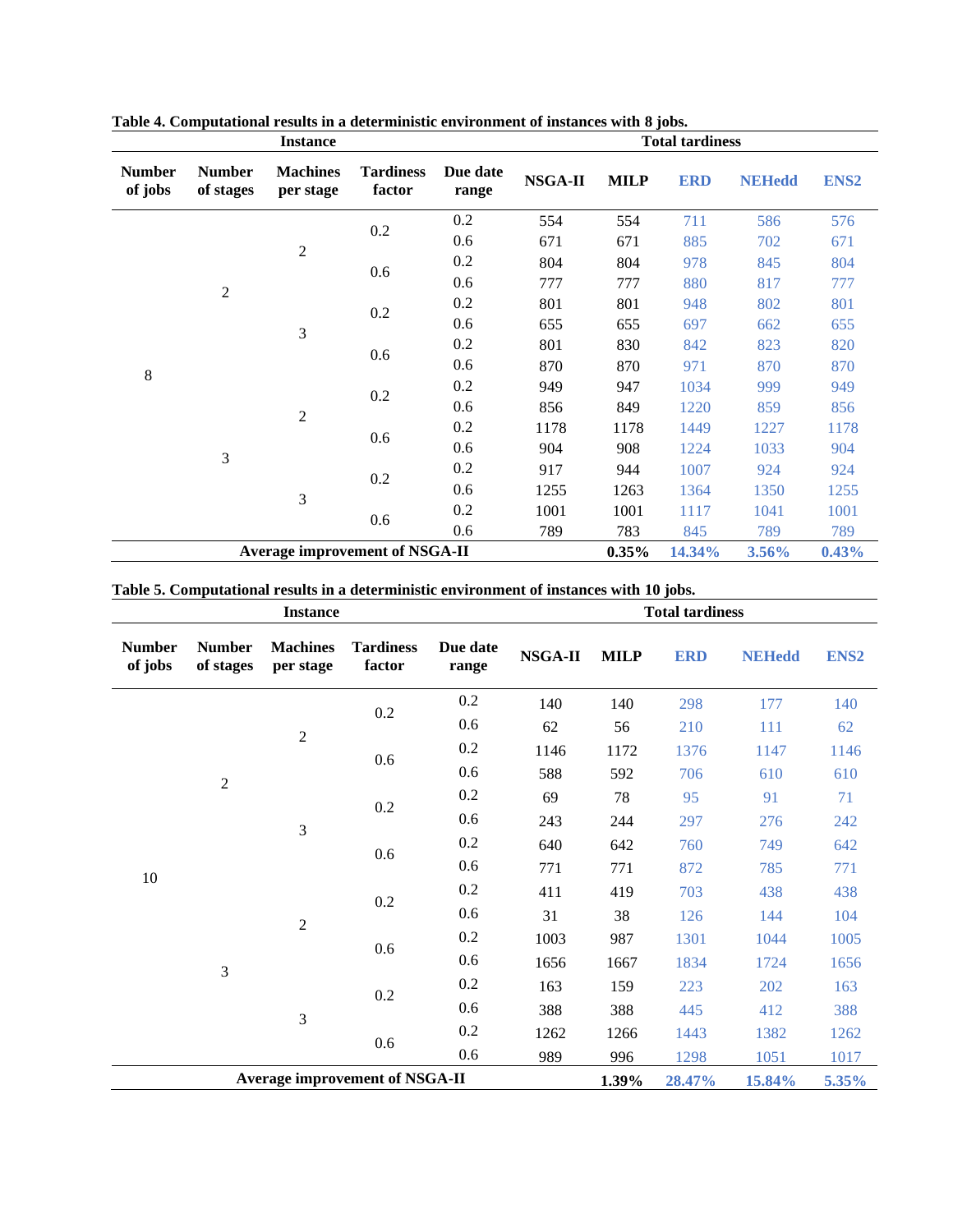|                          |                            | <b>Instance</b>              |                                       | <b>Total tardiness</b> |         |             |            |                                           |                  |     |     |     |
|--------------------------|----------------------------|------------------------------|---------------------------------------|------------------------|---------|-------------|------------|-------------------------------------------|------------------|-----|-----|-----|
| <b>Number</b><br>of jobs | <b>Number</b><br>of stages | <b>Machines</b><br>per stage | <b>Tardiness</b><br>factor            | Due date<br>range      | NSGA-II | <b>MILP</b> | <b>ERD</b> | <b>NEHedd</b>                             | ENS <sub>2</sub> |     |     |     |
|                          |                            |                              | $0.2\,$                               | 0.2                    | 242     | 297         | 423        | 329                                       | 253              |     |     |     |
|                          |                            | $\mathfrak{2}$               |                                       | 0.6                    | 75      | 126         | 700        | 156                                       | 131              |     |     |     |
| $\overline{2}$           |                            | 0.6                          | 0.2                                   | 1803                   | 2111    | 2801        | 2115       | 1886                                      |                  |     |     |     |
|                          |                            |                              | 0.6                                   | 1252                   | 1292    | 1569        | 1256       | 1160                                      |                  |     |     |     |
|                          |                            |                              |                                       |                        |         | 0.2         | 0.2        | 257                                       | 392              | 334 | 398 | 269 |
|                          |                            | 3                            |                                       | 0.6                    | 231     | 310         | 592        | 456                                       | 258              |     |     |     |
|                          |                            |                              | 0.6                                   | 0.2                    | 1032    | 1154        | 1709       | 1194                                      | 1119             |     |     |     |
| 15                       |                            |                              |                                       | 0.6                    | 1435    | 1649        | 1740       | 1501                                      | 1435             |     |     |     |
|                          |                            |                              | 0.2                                   | 0.2                    | 370     | 571         | 727        | 508                                       | 384              |     |     |     |
|                          |                            | $\mathfrak{2}$               |                                       | 0.6                    | 23      | 31          | 722        | 151                                       | 68               |     |     |     |
|                          |                            |                              | 0.6                                   | 0.2                    | 2280    | 3147        | 3414       | 2396                                      | 2293             |     |     |     |
|                          | 3                          |                              |                                       | 0.6                    | 1473    | 2116        | 2340       | 1610<br>743<br>583<br>461<br>1925<br>2454 | 1509             |     |     |     |
|                          |                            |                              | 0.2                                   | 0.2                    | 517     | 707         | 767        |                                           | 567              |     |     |     |
|                          |                            | 3                            |                                       | 0.6                    | 422     | 546         | 899        |                                           |                  |     |     |     |
|                          |                            |                              |                                       | 0.2                    | 1708    | 1952        | 2132       |                                           | 1705             |     |     |     |
|                          |                            |                              | 0.6                                   | 0.6                    | 2248    | 2650        | 3049       |                                           | 2273             |     |     |     |
|                          |                            |                              | <b>Average improvement of NSGA-II</b> |                        |         | 22.27%      | 42.32%     | 24.95%                                    | 9.83%            |     |     |     |

**Table 6. Computational results in a deterministic environment of instances with 15 jobs.**

## *5.2. NSGA-II performance in a stochastic environment*

To prove the efficiency of our algorithm in the stochastic scenario, we compared our solutions with those obtained from two different heuristics and one dispatching rule, using a total of 4 random instances for 10 and 20 jobs by Pan et al., 2017). ENS2 and NEHedd heuristics were selected given their recognition as effective solution methods for the total tardiness problem, as proved in González-Neira, Montoya-Torres, & Caballero-Villalobos, (2019). Because of the presence of release dates in our problem, we considered convenient the inclusion of a solution method that takes them into account, considering the objective of this work. Hence, the inclusion ERD dispatching rule. ENS2 is a local search algorithm that starts from an initial sequence and aims to improve the objective function by interchanging a pair of jobs of the given sequence, interchanging the positions if there is an improvement in the objective function. This procedure ends when no improvement is achieved (Kim, Lim, & Park, 1996). NEHedd heuristic starts from the sequence obtained from the Earliest Due Date (EDD) dispatching rule, and then it evaluates the performance of each sequence when inserting a new job in every possible slot of the same sequence. For example, if sequence [1, 2, 3] is the one obtained from EDD, and we want to introduce job 4, the heuristic evaluates the sequences [4, 1, 2 ,3], [1, 4, 2, 3], [1, 2, 4, 3], and [1, 2, 3, 4]. The sequence with the best objective function remains (Fernandez-Viagas & Framinan, 2015).

Analyzed probability distributions are uniform and lognormal for both uncertain parameters, and CV values are 0.05, 0.25 and 0.4 for both probability distributions, accounting to a total of 24 observations to be compared. All instances were tested for two machines per stage scenario and for every observation the same distribution probabilities and CV values were assigned for both uncertain parameters. Also, shop condition definition was used according to Lodree, Jang, & Klein, (2004) to obtain a highly variated analysis of due date tightness and release dates variance for the performance of our algorithm. A high shop condition implies jobs arriving during a long interval of time after scheduling begins, and tight due dates, whereas low shop condition implies jobs arriving during small intervals of time short after the beginning of the scheduling, and loose due dates. For low shop and high shop conditions, we selected values of 0.2 and 0.6 for both tardiness factor and due date range, respectively.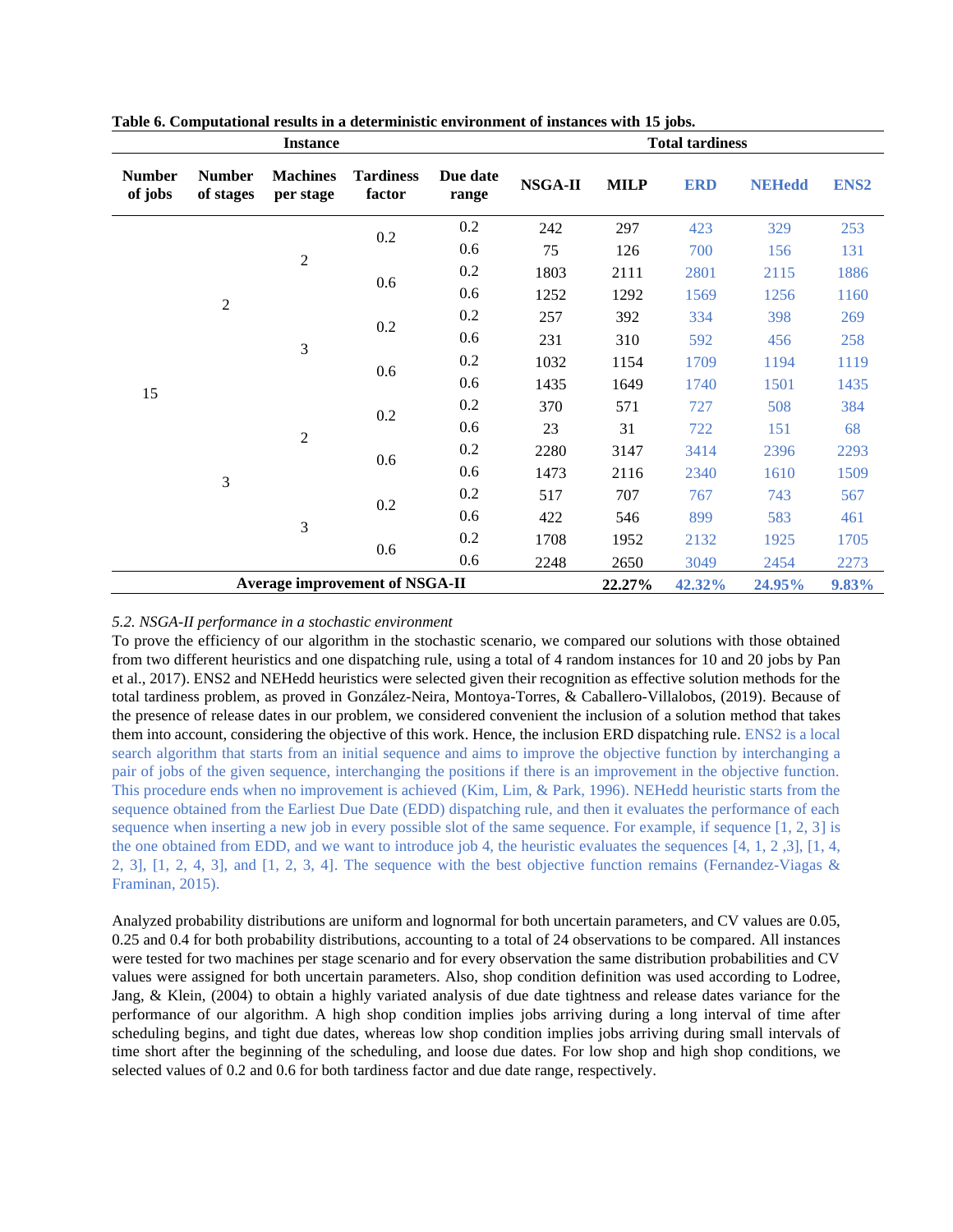Tables 7 and 9 present the performance of our NSGA-II and its comparison against all three proposed methods for total tardiness, while Tables 8 and 10 present the same results for standard deviation of tardiness. Table 11 presents the results of the performance of our algorithm in the deterministic scenario for the same instances that were tested for the stochastic scenario.

|                          |                            | Factor                   |                                       |      | <b>Total tardiness</b> |            |               |                  |  |
|--------------------------|----------------------------|--------------------------|---------------------------------------|------|------------------------|------------|---------------|------------------|--|
| <b>Number</b><br>of jobs | <b>Number</b><br>of stages | <b>Shop</b><br>condition | <b>PD</b>                             | CV   | NSGA-II                | <b>ERD</b> | <b>NEHedd</b> | ENS <sub>2</sub> |  |
| 10                       | 2                          | Low                      | Uniform                               | 0.05 | 125.60                 | 288.94     | 164.30        | 130.10           |  |
|                          |                            |                          |                                       | 0.25 | 156.71                 | 321.77     | 211.22        | 180.69           |  |
|                          |                            |                          |                                       | 0.4  | 198.72                 | 346.85     | 253.77        | 222.12           |  |
|                          |                            |                          | Lognormal                             | 0.05 | 100.10                 | 254.20     | 136.12        | 109.24           |  |
|                          |                            |                          |                                       | 0.25 | 70.44                  | 180.81     | 98.83         | 75.58            |  |
|                          |                            |                          |                                       | 0.4  | 75.78                  | 168.52     | 107.37        | 80.92            |  |
|                          |                            | High                     | Uniform                               | 0.05 | 741.18                 | 888.44     | 816.20        | 956.75           |  |
|                          |                            |                          |                                       | 0.25 | 769.70                 | 954.78     | 923.63        | 967.56           |  |
|                          |                            |                          |                                       | 0.4  | 807.78                 | 996.81     | 951.53        | 1012.78          |  |
|                          |                            |                          | Lognormal                             | 0.05 | 702.50                 | 909.06     | 844.16        | 966.71           |  |
|                          |                            |                          |                                       | 0.25 | 632.14                 | 819.51     | 844.85        | 865.55           |  |
|                          |                            |                          |                                       | 0.4  | 598.79                 | 587.70     | 485.32        | 487.87           |  |
|                          |                            |                          | <b>Average improvement of NSGA-II</b> |      |                        | 35.49%     | 17.93%        | 11.96%           |  |

**Table 7. NSGA-II, ERD, NEHedd and ENS2 total tardiness in a stochastic environment for 10 jobs.**

**Table 8. NSGA-II, ERD, NEHedd and ENS2 standard deviation of tardiness in a stochastic environment for 10 jobs.**

|                          |                            | <b>Factor</b>            |                                       |      | <b>Standard deviation of tardiness</b> |            |               |                  |
|--------------------------|----------------------------|--------------------------|---------------------------------------|------|----------------------------------------|------------|---------------|------------------|
| <b>Number</b><br>of jobs | <b>Number</b><br>of stages | <b>Shop</b><br>condition | <b>PD</b>                             | CV   | NSGA-II                                | <b>ERD</b> | <b>NEHedd</b> | ENS <sub>2</sub> |
| 10                       | 3                          | Low                      | Uniform                               | 0.05 | 8.46                                   | 21.00      | 23.29         | 15.51            |
|                          |                            |                          |                                       | 0.25 | 53.54                                  | 121.24     | 105.77        | 94.80            |
|                          |                            |                          |                                       | 0.4  | 104.63                                 | 186.91     | 154.35        | 139.96           |
|                          |                            |                          | Lognormal                             | 0.05 | 8.00                                   | 20.94      | 17.52         | 16.10            |
|                          |                            |                          |                                       | 0.25 | 37.71                                  | 87.82      | 62.87         | 55.05            |
|                          |                            |                          |                                       | 0.4  | 64.13                                  | 115.36     | 99.75         | 81.65            |
|                          |                            | High                     | Uniform                               | 0.05 | 16.27                                  | 128.40     | 144.79        | 229.58           |
|                          |                            |                          |                                       | 0.25 | 75.41                                  | 195.73     | 249.56        | 263.80           |
|                          |                            |                          |                                       | 0.4  | 118.42                                 | 256.74     | 284.41        | 312.25           |
|                          |                            |                          | Lognormal                             | 0.05 | 13.38                                  | 128.12     | 143.96        | 194.18           |
|                          |                            |                          |                                       | 0.25 | 55.01                                  | 171.18     | 195.90        | 238.54           |
|                          |                            |                          |                                       | 0.4  | 84.92                                  | 152.32     | 141.01        | 138.04           |
|                          |                            |                          | <b>Average improvement of NSGA-II</b> |      |                                        | 60.60%     | 57.89%        | 54.37%           |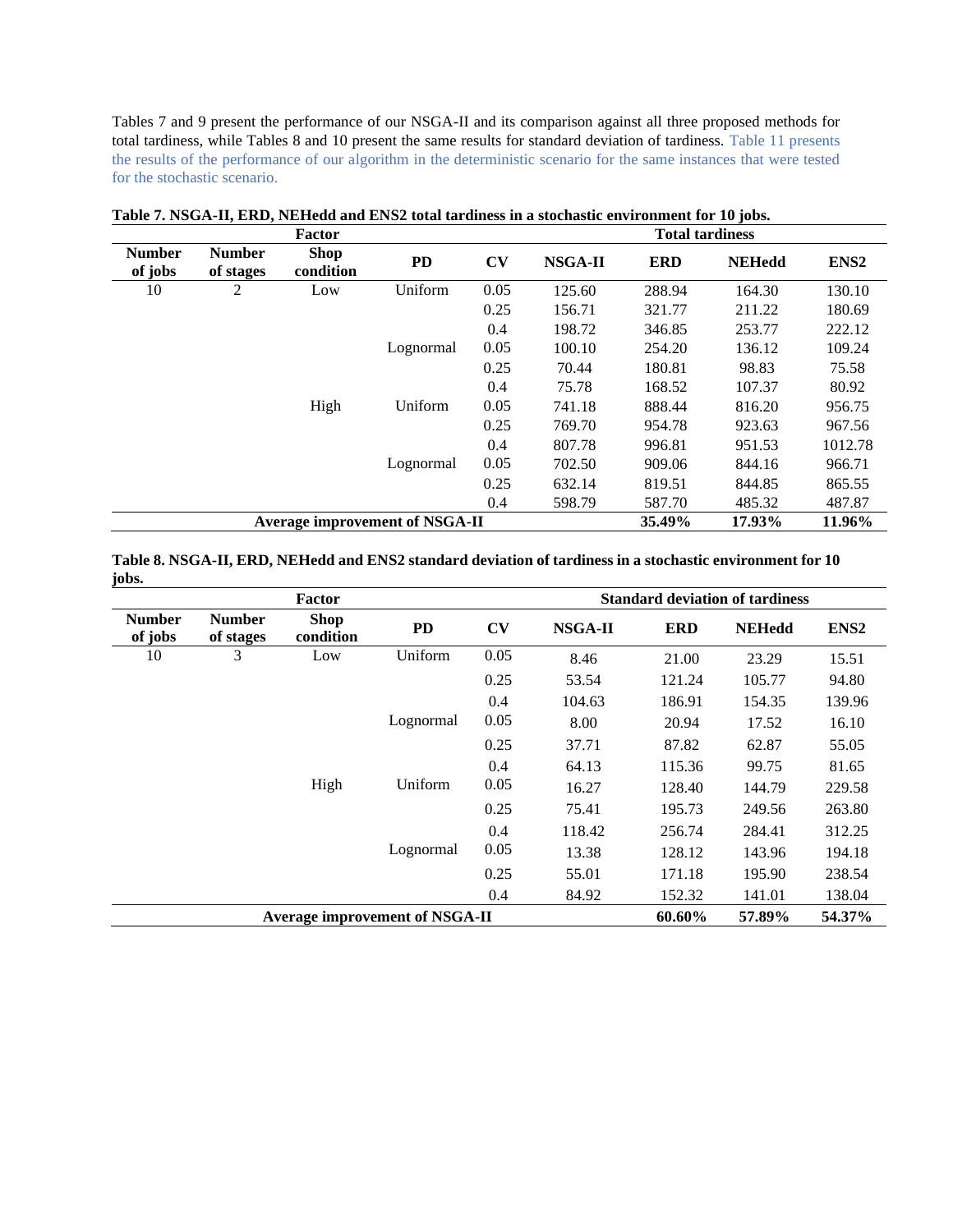|                          |                            | Factor                   |                                       |      |         | <b>Total tardiness</b> |               |                  |
|--------------------------|----------------------------|--------------------------|---------------------------------------|------|---------|------------------------|---------------|------------------|
| <b>Number</b><br>of jobs | <b>Number</b><br>of stages | <b>Shop</b><br>condition | <b>PD</b>                             | CV   | NSGA-II | <b>ERD</b>             | <b>NEHedd</b> | ENS <sub>2</sub> |
| 20                       | 2                          | Low                      | Uniform                               | 0.05 | 311.36  | 955.54                 | 336.74        | 357.80           |
|                          |                            |                          |                                       | 0.25 | 393.98  | 964.93                 | 478.04        | 535.50           |
|                          |                            |                          |                                       | 0.4  | 487.65  | 1029.21                | 628.68        | 625.09           |
|                          |                            |                          | Lognormal                             | 0.05 | 255.96  | 857.84                 | 279.80        | 283.86           |
|                          |                            |                          |                                       | 0.25 | 167.91  | 604.58                 | 232.58        | 225.22           |
|                          |                            |                          |                                       | 0.4  | 147.12  | 582.45                 | 249.59        | 233.65           |
|                          |                            | High                     | Uniform                               | 0.05 | 1224.60 | 3194.88                | 1634.68       | 1512.72          |
|                          |                            |                          |                                       | 0.25 | 1278.76 | 3243.76                | 1814.65       | 1780.46          |
|                          |                            |                          |                                       | 0.4  | 1494.23 | 3441.31                | 2221.79       | 2187.79          |
|                          |                            |                          | Lognormal                             | 0.05 | 1119.44 | 3045.44                | 1510.80       | 1417.66          |
|                          |                            |                          |                                       | 0.25 | 924.76  | 2785.47                | 1354.10       | 1306.98          |
|                          |                            |                          |                                       | 0.4  | 970.33  | 2690.11                | 1441.62       | 1438.35          |
|                          |                            |                          | <b>Average improvement of NSGA-II</b> |      |         | 64.09%                 | 25.22%        | 24.62%           |

**Table 9. NSGA-II, ERD, NEHedd and ENS2 total tardiness in a stochastic environment for 20 jobs.**

**Table 10. NSGA-II, ERD, NEHedd and ENS2 standard deviation of tardiness in a stochastic environment for 20 jobs.**

|                          |                            | Factor                   |                                | <b>Standard deviation of tardiness</b> |         |            |               |                  |  |  |
|--------------------------|----------------------------|--------------------------|--------------------------------|----------------------------------------|---------|------------|---------------|------------------|--|--|
| <b>Number</b><br>of jobs | <b>Number</b><br>of stages | <b>Shop</b><br>condition | <b>PD</b>                      | CV                                     | NSGA-II | <b>ERD</b> | <b>NEHedd</b> | ENS <sub>2</sub> |  |  |
| 20                       | 3                          | Low                      | Uniform                        | 0.05                                   | 15.10   | 52.45      | 24.57         | 35.71            |  |  |
|                          |                            |                          |                                | 0.25                                   | 77.07   | 220.69     | 169.78        | 196.65           |  |  |
|                          |                            |                          |                                | 0.4                                    | 124.06  | 384.29     | 309.08        | 292.82           |  |  |
|                          |                            |                          | Lognormal                      | 0.05                                   | 10.55   | 47.10      | 23.61         | 32.53            |  |  |
|                          |                            |                          |                                | 0.25                                   | 44.39   | 171.25     | 102.56        | 119.66           |  |  |
|                          |                            |                          |                                | 0.4                                    | 56.38   | 274.46     | 175.72        | 178.61           |  |  |
|                          |                            | High                     | Uniform                        | 0.05                                   | 29.45   | 88.05      | 69.68         | 43.60            |  |  |
|                          |                            |                          |                                | 0.25                                   | 130.86  | 387.88     | 322.57        | 237.25           |  |  |
|                          |                            |                          |                                | 0.4                                    | 260.90  | 1068.00    | 494.82        | 653.51           |  |  |
|                          |                            |                          | Lognormal                      | 0.05                                   | 23.16   | 76.87      | 72.79         | 40.73            |  |  |
|                          |                            |                          |                                | 0.25                                   | 115.33  | 538.50     | 258.67        | 160.04           |  |  |
|                          |                            |                          |                                | 0.4                                    | 191.38  | 653.92     | 334.72        | 414.23           |  |  |
|                          |                            |                          | Average improvement of NSGA-II |                                        |         | 71.89%     | 55.32%        | 53.11%           |  |  |

|  | Table 11. Deterministic NSGA-II results for the instances used for the stochastic environment. |
|--|------------------------------------------------------------------------------------------------|
|  | STORY & TT                                                                                     |

|                          | <b>Instance</b>     |                              |                          |                  | <b>NSGA-II</b> |
|--------------------------|---------------------|------------------------------|--------------------------|------------------|----------------|
| <b>Number of</b><br>jobs | Number of<br>stages | <b>Machines</b> per<br>stage | <b>Shop</b><br>condition | <b>Tardiness</b> | Time (s)       |
| 10                       | ∩                   |                              | Low                      | 136              | 19.03125       |
| 10                       | 3                   |                              | Low                      | 424              | 25.4375        |
| 10                       |                     |                              | High                     | 588              | 14.265625      |
| 10                       | 3                   |                              | High                     | 1656             | 25.421875      |
| 20                       |                     |                              | Low                      | 241              | 34.6875        |
| 20                       | 3                   |                              | Low                      | 475              | 50.28125       |
| 20                       | ◠                   |                              | High                     | 2299             | 34.765625      |
| 20                       | 3                   |                              | High                     | 2711             | 51.59375       |

These results prove the efficiency of the proposed algorithm for both objective functions against all three compared methods. The standard deviation of tardiness is improved for all cases, showing the robustness of our solutions. Tables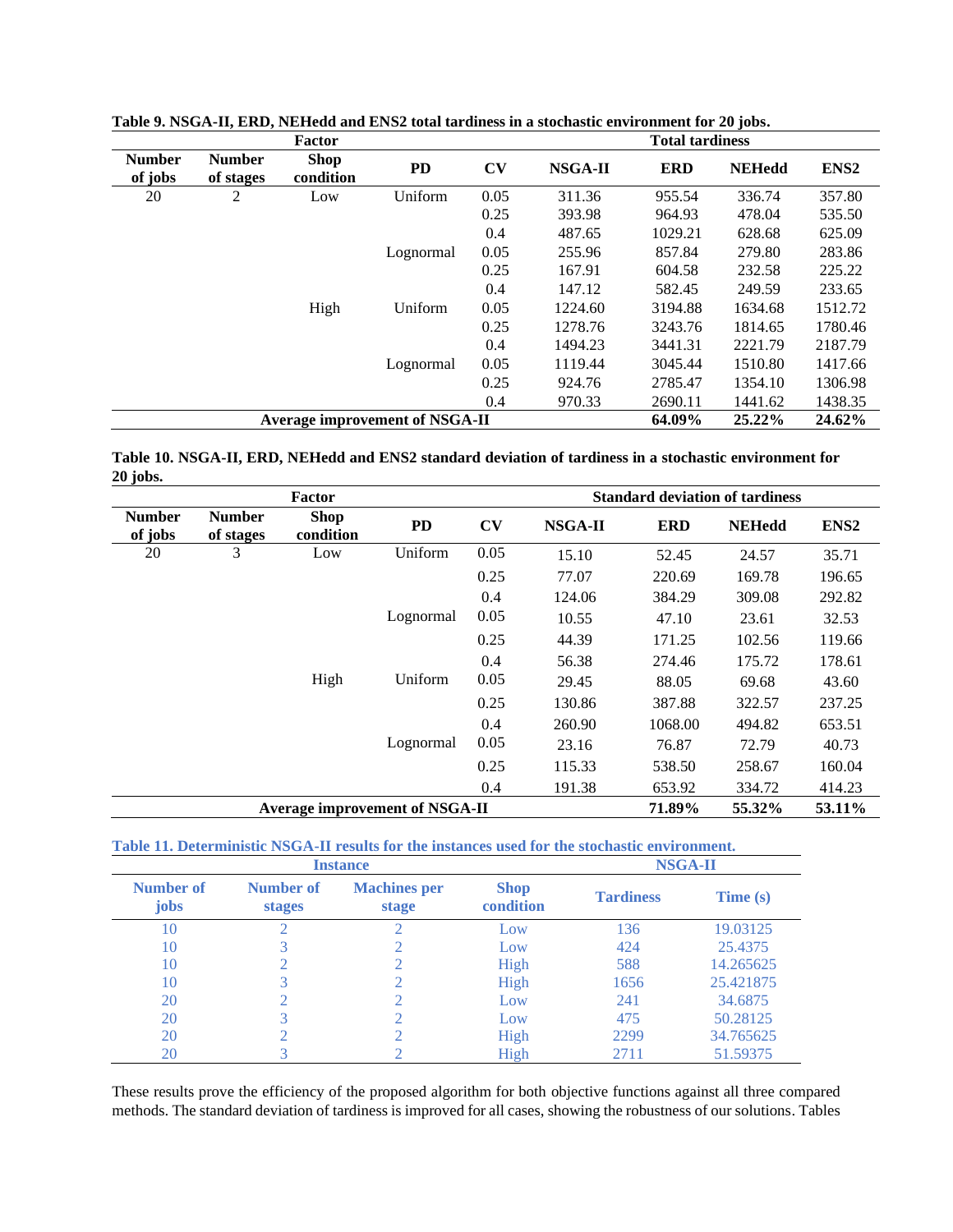7 and 9 evidence that ENS2 obtains the best results for total tardiness, and also that our NSGA-II improves such solutions in 11.96% and 24.62% on average for job size 10 and 20, respectively. Also, NEHedd heuristic presents the best results for standard deviation of total tardiness, and our algorithm improves these solutions 57.89% and 55.32% on average for both job sizes, respectively. Low shop conditions showed better results for both objectives compared to high shop conditions, which is understandable because of the reduced variability in the former. The same happens with the CV, where it is shown that when its value increases, the results tend to be higher because there is more variability of processing and release times. Finally, results show better performance when uncertainty is modelled through lognormal probability distribution.

Regarding the results of Table 11, it is shown that our algorithm performs better in a stochastic scenario in comparison with the deterministic scenario when high shop condition is considered, while there does not exist a significant difference when using low shop condition between both scenarios. These results prove that our algorithm provides robust solutions, being relatively insensitive to disruptions.



*5.3. Pareto fronts for bi-objective stochastic problem*

**Figure 7. Pareto frontiers for instance 10\_2\_2\_0.2\_0.2\_10\_Rep0 for uniform distribution.**



**Figure 8. Pareto frontiers for instance 10\_2\_2\_0.2\_0.2\_10\_Rep0 for lognormal distribution.**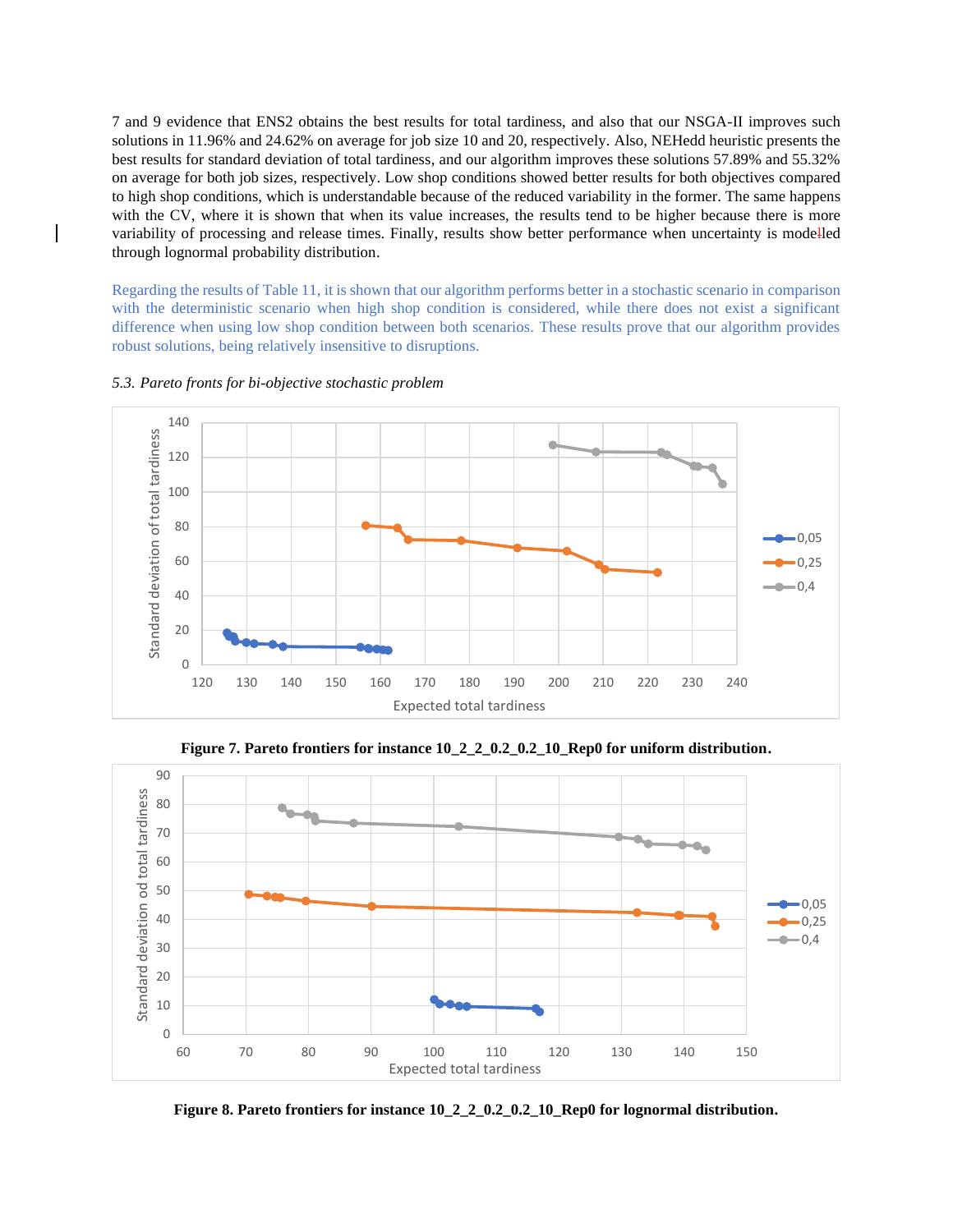48 Pareto frontiers were obtained. One frontier was created for each combination of an instance, a probability distribution (uniform or lognormal), and a CV (0.05, 0.25, 0.4) of processing and release times. Figures 7 and 8 present the six Pareto frontiers for the instance 10\_2\_2\_0.2\_0.2\_10\_Rep0 when both uncertain parameters are generated from uniform and lognormal distributions, respectively. In this example, an inverse relation can be observed between the CV and the number of Pareto frontiers for the uniform distribution, since less frontiers are generated while increasing the CV value. For the lognormal distribution, the relation is direct, obtaining more frontiers while increasing the CV value. Both graphics use the same scale to make a proper comparison between the results of both probability distributions. In this case, it can be seen than the results for lognormal distribution are lower than those of the uniform distribution. However, experimental designs are presented in the next subsection to conclude statistically about the behavior of these results.

## *5.4. Experimental design*

Two additional generalized factorial designs in RStudio IDE were carried out to determine if there is an effect of the considered factors in the total tardiness and its standard deviation. These factors are presented next with their respective levels: number of jobs (10, 20), number of stages (2, 3), shop condition (Low, High), probability distribution (uniform, lognormal), and CV (0.05, 0.25, 0.4). Number of jobs and number of stages were included as blocking factors, because it is assumed both represent a source of variability but their effect and interaction with other factors are not of primary interest in this experiment. There are 48 treatments in total and one observation for each of them, having a total of 48 observations for each experiment. Each observation is taken from the extreme points of the Pareto frontier generated by executing our NSGA-II algorithm with specific levels of each factor as input parameters.

The resulting ANOVAs for both experiments are summarized in Table 11. Considering a significance of 5%, results showed that the number of jobs, stages, shop condition and probability distribution have a significant effect on the expected total tardiness of a solution. Additionally, the number of jobs, shop condition, probability distribution, coefficient of variation, as well as the effect between the interaction of shop condition with CV, and CV with probability distribution, were proven to be statistically significant on the standard deviation of a solution.

Before being able to make any conclusions on the effect of these factors in the obtainment of quality and robust solutions for the stated problem, the experiments must fulfill three assumptions: normality, homoscedasticity, and independence. If these assumptions were not accomplished, a non-parametric test had to be performed to validate the results of the ANOVA.

| <b>Factor</b>         | <b>Expected total tardiness</b> | <b>Standard deviation of</b><br>total tardiness |  |  |
|-----------------------|---------------------------------|-------------------------------------------------|--|--|
| Jobs                  | 1.48e-06                        | 3.73e-07                                        |  |  |
| <b>Stages</b>         | 4.64e-06                        | 0.0623                                          |  |  |
| <b>Shop Condition</b> | 3.37e-11                        | 2.15e-06                                        |  |  |
| PD.                   | 0.0386                          | 0.0007                                          |  |  |
| CV                    | 0.9415                          | 2.98e-14                                        |  |  |
| Shop Condition:PD     | 0.5585                          | 0.8356                                          |  |  |
| Shop Condition: CV    | 0.9681                          | 0.0211                                          |  |  |
| PD:CV                 | 0.4806                          | 0.0125                                          |  |  |
| Shop Condition:PD:CV  | 0.9204                          | 0.9731                                          |  |  |
| $R^2$                 | 82.7%                           | 89.4%                                           |  |  |
| $R_{ad}^2$            | 76.1%                           | 85.3%                                           |  |  |

|  | Table 11. ANOVA for the expected total tardiness and standard deviation of total tardiness. |  |  |
|--|---------------------------------------------------------------------------------------------|--|--|
|  |                                                                                             |  |  |

Tables 12 and 13 show the results obtained for the assumptions evaluation. The p-value of the performed tests must be higher than 0.05 for the assumption to be satisfied. Taking the previous statement into account, it can be observed that both experiments fulfilled independence of residuals. However, normality was only satisfied by the standard deviation model and homoscedasticity was met only in the expected total tardiness model. Given the results of the assumption tests, two ATS tests were performed to study the effect of the factors of interest on the experiments.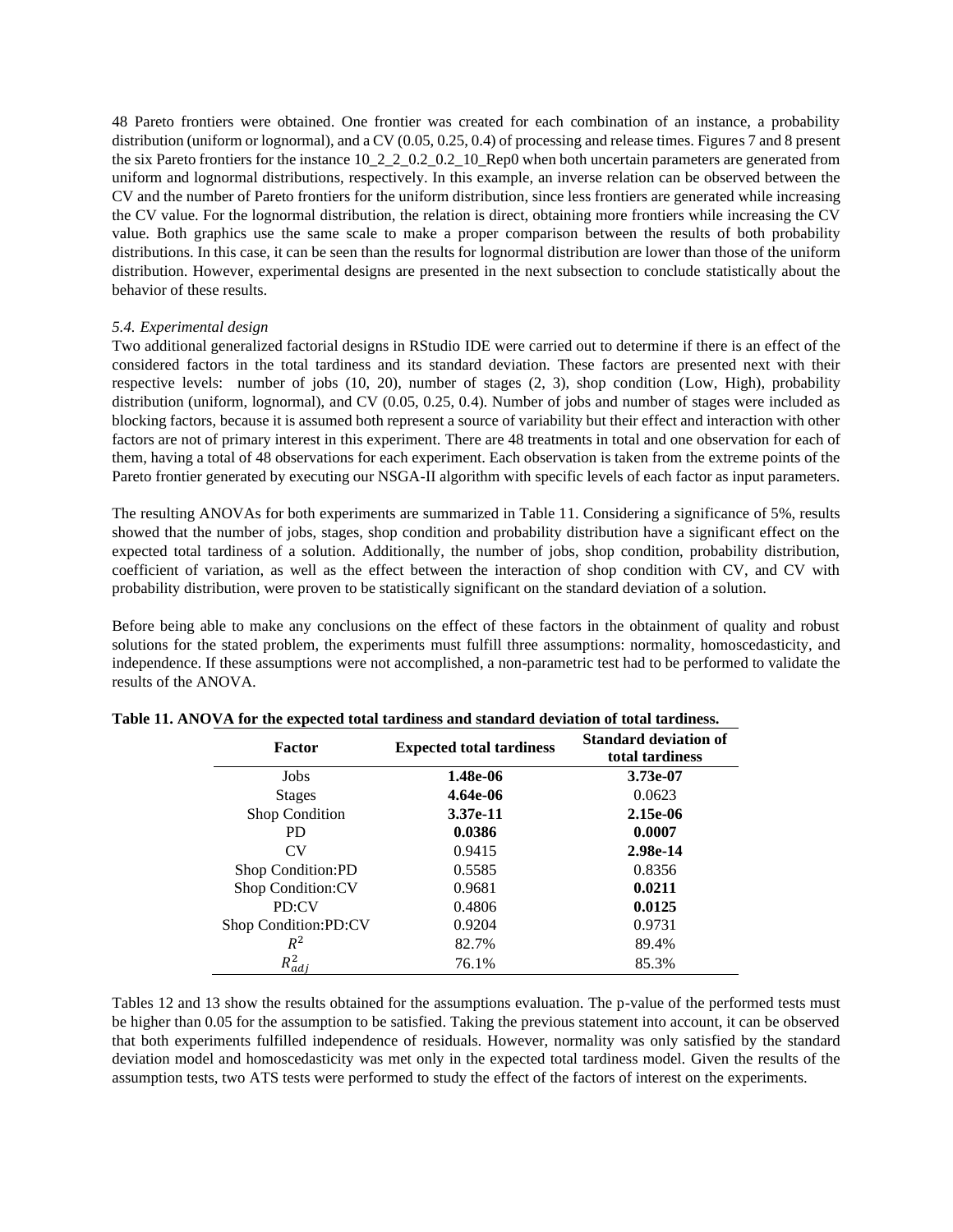| станаанын тог инс слресней тошг анганнезэ слрегинени |                  |           |  |  |  |  |
|------------------------------------------------------|------------------|-----------|--|--|--|--|
| <b>Assumption</b>                                    | <b>Test</b>      | p-value   |  |  |  |  |
| Normality                                            | Shapiro-Wilk     | 7.805e-05 |  |  |  |  |
|                                                      | Anderson-Darling | 1.703e-06 |  |  |  |  |
| Homoscedasticity                                     | Levene           | 0.6083    |  |  |  |  |
| Independence                                         | Durbin-Watson    | 0.206     |  |  |  |  |

## **Table 12. Assumptions evaluation for the expected total tardiness experiment.**

## **Table 13. Assumptions evaluation for the standard deviation of total tardiness experiment.**

| <b>Assumption</b> | Test             | p-value   |  |
|-------------------|------------------|-----------|--|
|                   | Shapiro-Wilk     | 0.5173    |  |
| Normality         | Anderson-Darling | 0.2835    |  |
| Homoscedasticity  | Levene           | $2.2e-16$ |  |
| Independence      | Durbin-Watson    | 0.364     |  |

As shown in Table 14, ATS results validated those obtained in the previous ANOVAs, since they showed that the number of jobs, shop condition and probability distribution have a statistically significant effect on both objective functions. Additionally, and as expected, the effect of the coefficient of variation is also significant on the standard deviation of total tardiness of a solution. The effects of the interaction between factors did not reach the desired level of significance in neither experiment.

| <b>Factor</b>         | <b>Expected total</b><br>tardiness | <b>Standard deviation of</b><br>total tardiness |  |  |
|-----------------------|------------------------------------|-------------------------------------------------|--|--|
| Jobs                  | 0.0001                             | 0.0000                                          |  |  |
| <b>Shop Condition</b> | 0.0000                             | 0.0000                                          |  |  |
| PD.                   | 0.0103                             | 0.0006                                          |  |  |
| CV <sub></sub>        | 0.9552                             | 0.0000                                          |  |  |
| Shop Condition:PD     | 0.6411                             | 0.1642                                          |  |  |
| Shop Condition:CV     | 0.9188                             | 0.2797                                          |  |  |
| PD:CV                 | 0.4205                             | 0.0983                                          |  |  |
| Shop Condition:PD:CV  | 0.9687                             | 0.5892                                          |  |  |

For a better understanding of the previous results, the means of the observations at each level of the factors for the expected value and standard deviation of total tardiness are shown in Figures 9 and 10, respectively. Apart from factor CV in Figure 9, all plotted lines show a pronounced slope that represent the variation of both objective functions in each factor. These same factors proved to have a statistically significant effect on the response variables according to the ATS test, allowing to deepen the analysis using visual representations of the effects.

As expected, a higher CV will lead to a higher standard deviation of the objective, and solutions obtained under high shop conditions will have a worse value of total tardiness than those under low shop conditions. Additionally, it was found that high shop conditions also increase the standard deviation of the solutions, meaning that the presence of tight due dates in scheduling environments also make more difficult the obtainment of robust solutions. The distribution probability selected to model the uncertainty will also show very different results, with lognormal distribution having lower values than uniform distribution for both objectives. This effect also reflects on the importance of having an adequate probability distribution fitting when trying to obtain precise results that lead to suitable decision making.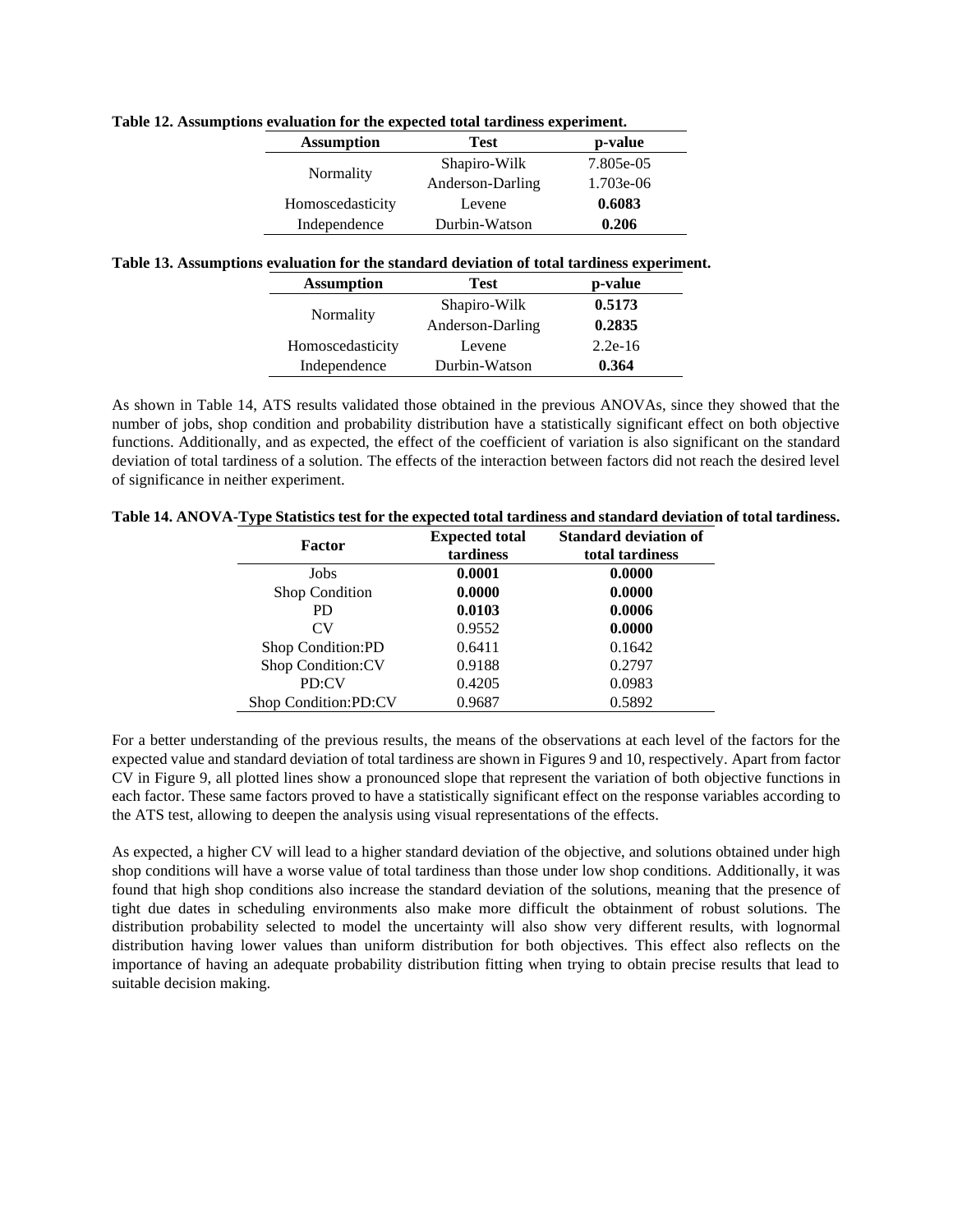

**Figure 10. Main effects plot for Standard deviation of total tardiness.**

For this work three indicators were presented to measure the quality of Pareto solutions. These indicators are the ones presented in Karimi, Zandieh, & Karamooz, (2010): Number of Pareto optimal solutions (NPS) , Mean ideal distance (MID) that presents the closeness between Pareto solutions and ideal point (0,0) and Spread of non-dominance solutions (SNS) that measures the diversity across the Pareto frontier. Tables 15 through 18 show the results for each indicator for each combination of jobs, stages, shop conditions, probability distribution and CV. As it was expected, the MID and SNS tend to increase as the number of jobs and number of stages also increase. Additionally, it can be observed that with the uniform probability distribution when the CV increases the MID also increases, but with the lognormal probability distribution this indicator tends to decrease.

| Number of jobs | <b>Stages</b> | --<br>Shop condition | PD        | CV   | <b>MID</b> | <b>NPS</b> | <b>SNS</b> |
|----------------|---------------|----------------------|-----------|------|------------|------------|------------|
| 10             | 2             | Low                  | Uniform   | 0.05 | 141.94     | 15         | 14.25      |
|                |               |                      |           | 0.25 | 201.07     | 9          | 17.82      |
|                |               |                      |           | 0.4  | 252.93     | 8          | 8.37       |
|                |               |                      | Lognormal | 0.05 | 107.10     | 7          | 6.41       |
|                |               |                      |           | 0.25 | 115.79     | 11         | 27.88      |
|                |               |                      |           | 0.4  | 131.07     | 13         | 20.28      |
|                |               | High                 | Uniform   | 0.05 | 748.86     | 9          | 4.63       |
|                |               |                      |           | 0.25 | 807.06     | 14         | 21.23      |
|                |               |                      |           | 0.4  | 862.86     | 9          | 33.64      |
|                |               |                      | Lognormal | 0.05 | 713.03     | 17         | 6.42       |
|                |               |                      |           | 0.25 | 658.29     | 11         | 14.16      |
|                |               |                      |           | 0.4  | 637.75     | 7          | 22.31      |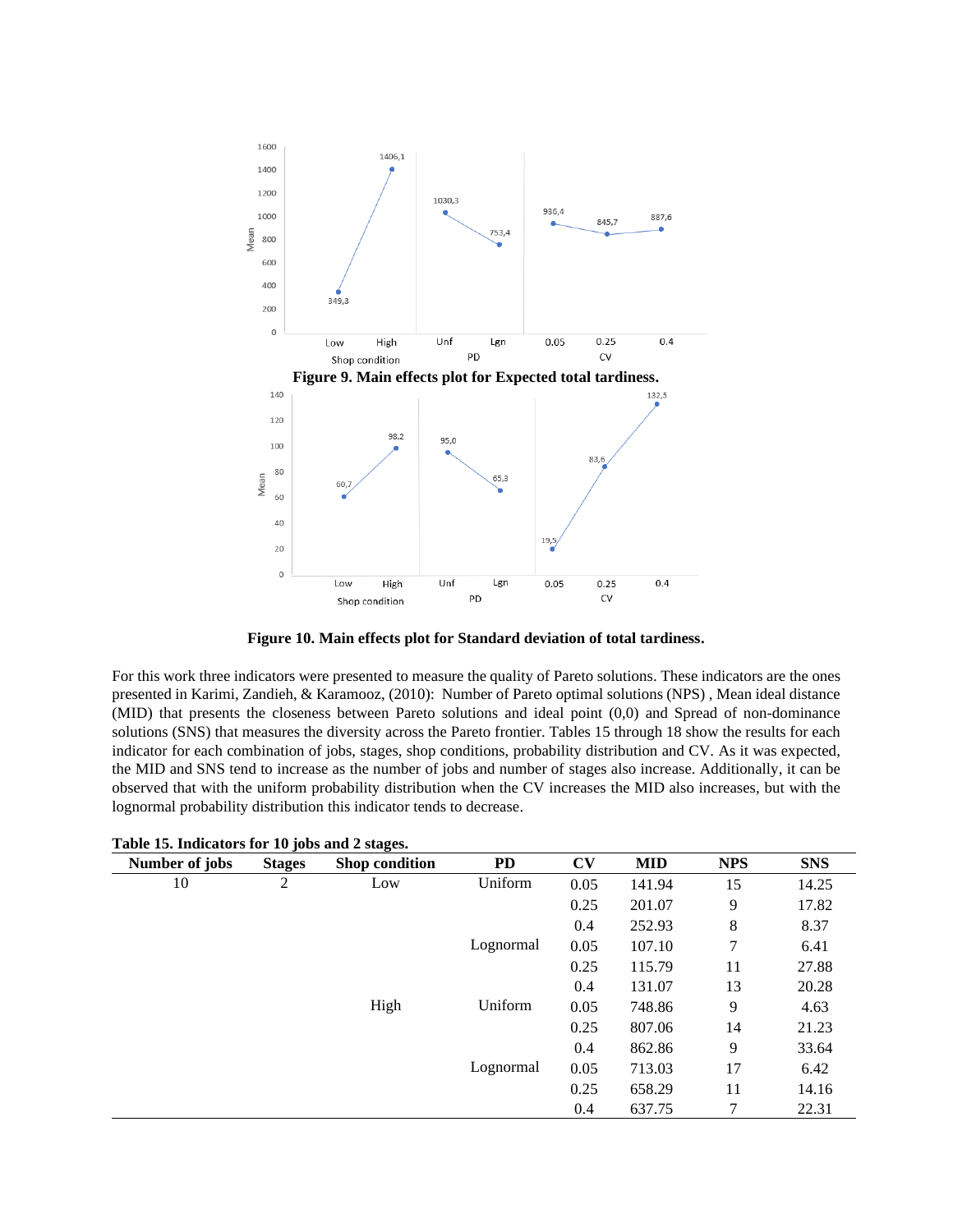| Number of jobs | <b>Stages</b> | Shop condition | PD        | CV   | <b>MID</b> | <b>NPS</b> | <b>SNS</b> |
|----------------|---------------|----------------|-----------|------|------------|------------|------------|
| 10             | 3             | Low            | Uniform   | 0.05 | 285.95     | 14         | 21.34      |
|                |               |                |           | 0.25 | 338.97     | 6          | 30.23      |
|                |               |                |           | 0.4  | 405.89     | 6          | 18.12      |
|                |               |                | Lognormal | 0.05 | 248.46     | 10         | 13.73      |
|                |               |                |           | 0.25 | 228.03     | 9          | 20.89      |
|                |               |                |           | 0.4  | 235.91     | 16         | 17.05      |
|                |               | High           | Uniform   | 0.05 | 1190.14    | 4          | 23.64      |
|                |               |                |           | 0.25 | 1243.10    | 5          | 66.57      |
|                |               |                |           | 0.4  | 1268.53    | 5          | 31.97      |
|                |               |                | Lognormal | 0.05 | 1141.47    | 7          | 7.07       |
|                |               |                |           | 0.25 | 1033.56    | 5          | 12.77      |
|                |               |                |           | 0.4  | 975.53     | 6          | 9.28       |

## **Table 16. Indicators for 10 jobs and 3 stages.**

## **Table 17. Indicators for 20 jobs and 2 stages.**

| Number of jobs | <b>Stages</b>  | Shop condition | PD        | <b>CV</b> | <b>MID</b> | <b>NPS</b> | <b>SNS</b> |
|----------------|----------------|----------------|-----------|-----------|------------|------------|------------|
| 20             | $\overline{c}$ | Low            | Uniform   | 0.05      | 357.48     | 9          | 42.74      |
|                |                |                |           | 0.25      | 461.93     | 8          | 38.53      |
|                |                |                |           | 0.4       | 547.00     | 8          | 13.02      |
|                |                |                | Lognormal | 0.05      | 293.38     | 11         | 46.13      |
|                |                |                |           | 0.25      | 234.30     | 13         | 42.65      |
|                |                |                |           | 0.4       | 219.15     | 14         | 32.39      |
|                |                | High           | Uniform   | 0.05      | 1293.60    | 16         | 93.17      |
|                |                |                |           | 0.25      | 1462.28    | 6          | 116.74     |
|                |                |                |           | 0.4       | 1614.62    | 10         | 63.28      |
|                |                |                | Lognormal | 0.05      | 1221.79    | 10         | 74.44      |
|                |                |                |           | 0.25      | 1000.81    | 8          | 45.25      |
|                |                |                |           | 0.4       | 1040.71    | 3          | 80.84      |

## **Table 18. Indicators for 20 jobs and 3 stages.**

| Number of jobs | $\cdot$<br><b>Stages</b> | -<br>Shop condition | <b>PD</b> | $\mathbf{C}\mathbf{V}$ | <b>MID</b> | <b>NPS</b>     | <b>SNS</b> |
|----------------|--------------------------|---------------------|-----------|------------------------|------------|----------------|------------|
| 20             | 3                        | Low                 | Uniform   | 0.05                   | 768.13     | 5              | 34.70      |
|                |                          |                     |           | 0.25                   | 862.66     | 6              | 24.97      |
|                |                          |                     |           | 0.4                    | 1035.72    | 5              | 29.21      |
|                |                          |                     | Lognormal | 0.05                   | 649.46     | 12             | 24.24      |
|                |                          |                     |           | 0.25                   | 520.90     | $\overline{4}$ | 40.96      |
|                |                          |                     |           | 0.4                    | 542.45     | 7              | 38.18      |
|                |                          | High                | Uniform   | 0.05                   | 2793.34    | 7              | 32.97      |
|                |                          |                     |           | 0.25                   | 2914.13    | 4              | 23.30      |
|                |                          |                     |           | 0.4                    | 3213.02    | $\overline{4}$ | 23.46      |
|                |                          |                     | Lognormal | 0.05                   | 2710.39    | 7              | 55.18      |
|                |                          |                     |           | 0.25                   | 2310.55    | 7              | 45.55      |
|                |                          |                     |           | 0.4                    | 2196.50    | 7              | 42.98      |

## **6. Limitations, Conclusions and Recommendations**

This paper aims to obtain robust solutions of a stochastic HFS scheduling problem by minimizing expected total tardiness and standard deviation of total tardiness. To solve the problem, a simheuristic approach that hybridizes a NSGA-II algorithm with a Monte Carlo Simulation process is proposed. The aim was to obtain Pareto frontiers for the expected total tardiness and its standard deviation as a robustness measure for the stated problem under uncertain processing and release times.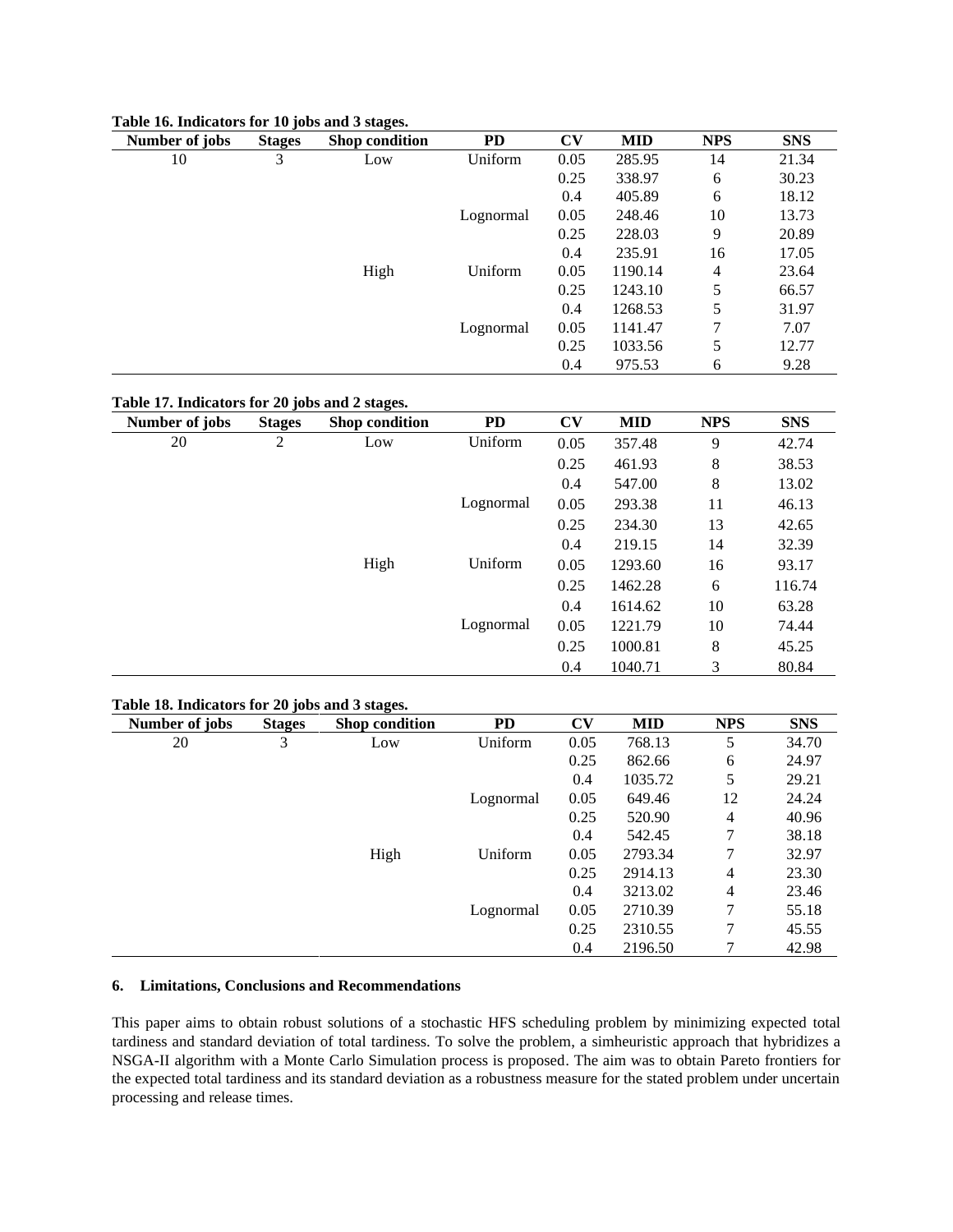First, an experimental design was carried out to select the parameters that showed the best performance for the NSGA-II. Results show that in most instances, the best configuration for the tested parameters is  $P_{size} = 60$ , crossover probability = 0.8, mutation probability = 0.1, and number of generations = 100. Then, an evaluation of performance of the NSGA-II was made by testing 8 random deterministic benchmarked instances for jobs size 6, 8, 10 and 15 to compare its results in contrast to those of the MILP model, ERD, NEHedd, and ENS2 methods. These results proved that the proposed algorithm outperforms the MILP model solutions by 1.21% and it also improved the solutions of all three methods while using a reasonable computational time. Afterwards, the performance of the proposed NSGA-II was compared against ERD, NEHedd, and ENS2 methods in two instances of 10 jobs and two instances of 20 jobs. Results show that our algorithm improves the quality of the solutions for both objective functions in comparison with the three mentioned methods in a reasonable computational time. With these results we can conclude that our algorithm does provide robust quality solutions for the HFS problem.

Complementary, two experiments were carried out to study the influence of the shop condition, probability distribution and coefficient of variation on the objective functions. The three factors were proven to be highly influential on the variability of the results, with the only exception being the coefficient of variation having no statistically significant effect on the total tardiness.

With the obtained results with our algorithm, we can conclude that these solutions are very good for FFS environment. This shop environment can be replicated in different industries, especially in manufacturing shops. The main advantage that the implementation of our algorithm provides when using it is the small sensitivity when facing disruptions, which is a common situation in real life scenarios. For instance, if a machine is represented by an employee in real life, it is implicit that the processing time of each person will be different. Regarding release times, in real life enterprises are subject to the delivery times of different suppliers, traffic inside the city that may delay orders, order releases, and other factors that can not always be controlled. Hence the relevance of our algorithm in real life situations.

As future work, we recommend testing the effect of the previously mentioned factors and their interactions on larger instances and with different levels, since further experimentation can lead to a better understanding of the problem. We also recommend using different CV values for each uncertain parameter to evaluate the effect of these combinations on the schedule. Also, varying the processing times between the machines of each stage would be interesting since it would represent a closer approach to reality. Additionally, it would be interesting to include total earliness and standard deviation of total earliness as objectives, expanding the scope of this work to study robust Just in Time strategies.

## **7. Attachements**

#### **8. References**

- Appendix A: Practical Processing Time Distributions. (2018, September 28). *Principles of Sequencing and Scheduling*, pp. 571–595. https://doi.org/https://doi.org/10.1002/9781119262602.app1
- Azizoğlu, M., Çakmak, E., & Kondakci, S. (2001). A flexible flowshop problem with total flow time minimization. *European Journal of Operational Research*, *132*(3), 528–538. https://doi.org/https://doi.org/10.1016/S0377- 2217(00)00142-9
- Borgonovo, E., & Plischke, E. (2016). Sensitivity analysis: A review of recent advances. *European Journal of Operational Research*, *248*(3), 869–887. https://doi.org/https://doi.org/10.1016/j.ejor.2015.06.032
- Bozorgirad, M., & Logendran, R. (2016). A comparison of local search algorithms with population-based algorithms in hybrid flow shop scheduling problems with realistic characteristics. *International Journal of Advanced Manufacturing Technology*, *83*(5–8), 1135–1151. https://doi.org/10.1007/s00170-015-7650-9
- Chaari, T., Chaabane, S., Loukil, T., & Trentesaux, D. (2011). A genetic algorithm for robust hybrid flow shop scheduling. *International Journal of Computer Integrated Manufacturing*, *24*(9), 821–833. https://doi.org/10.1080/0951192X.2011.575181
- Cui, W., Lu, Z., Li, C., & Han, X. (2018). A proactive approach to solve integrated production scheduling and maintenance planning problem in flow shops. *Computers and Industrial Engineering*, *115*(February 2017), 342–353. https://doi.org/10.1016/j.cie.2017.11.020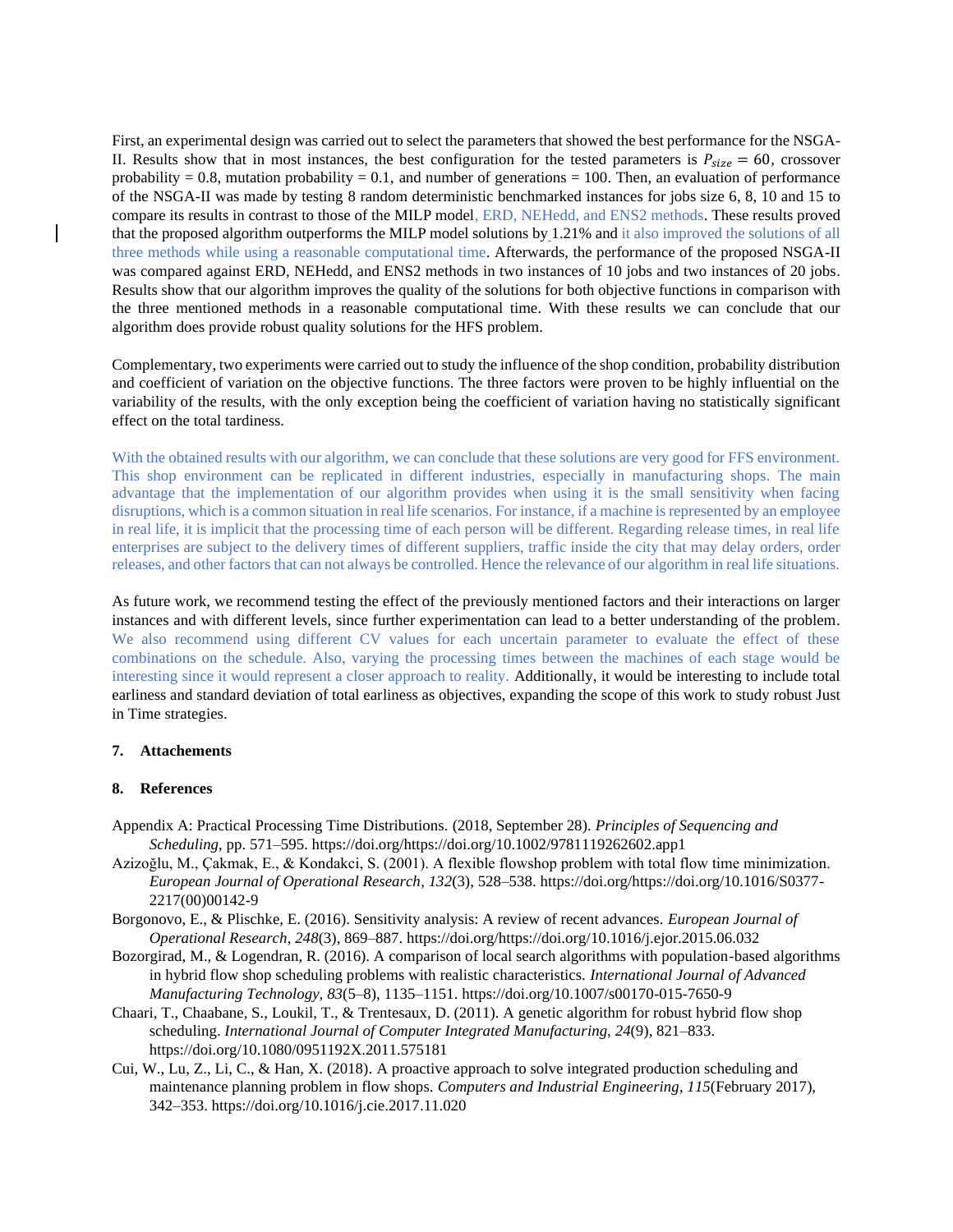- Deb, K., Pratap, A., Agarwal, S., & Meyarivan, T. (2002). A fast and elitist multiobjective genetic algorithm: NSGA-II. *IEEE Transactions on Evolutionary Computation*, *6*(2), 182–197. https://doi.org/10.1109/4235.996017
- Erdem, E., Qu, X., & Shi, J. (2012). Rescheduling of elective patients upon the arrival of emergency patients. *Decision Support Systems*, *54*(1), 551–563. https://doi.org/https://doi.org/10.1016/j.dss.2012.08.002
- Fazayeli, M., Aleagha, M. R., Bashirzadeh, R., & Shafaei, R. (2016). A hybrid meta-heuristic algorithm for flowshop robust scheduling under machine breakdown uncertainty. *International Journal of Computer Integrated Manufacturing*, *29*(7), 709–719. https://doi.org/10.1080/0951192X.2015.1067907
- Feng, X., Zheng, F., & Xu, Y. (2016). Robust scheduling of a two-stage hybrid flow shop with uncertain interval processing times. *International Journal of Production Research*, *54*(12), 3706–3717. https://doi.org/10.1080/00207543.2016.1162341
- Fernandez-Viagas, V., & Framinan, J. M. (2015). NEH-based heuristics for the permutation flowshop scheduling problem to minimise total tardiness. *Computers and Operations Research*, *60*(August), 27–36. https://doi.org/10.1016/j.cor.2015.02.002
- Framinan, J. M., & Perez-Gonzalez, P. (2015). On heuristic solutions for the stochastic flowshop scheduling problem. *European Journal of Operational Research*, *246*(2), 413–420. https://doi.org/10.1016/j.ejor.2015.05.006
- González-Neira, E. M., Montoya-Torres, J. R., & Caballero-Villalobos, J. P. (2019). A comparison of dispatching rules hybridised with Monte Carlo Simulation in stochastic permutation flow shop problem. *Journal of Simulation*, *13*(2), 128–137. https://doi.org/10.1080/17477778.2018.1473908
- González Neira, E., Montoya-Torres, J., & Barrera, D. (2017). Flow-shop scheduling problem under uncertainties: Review and trends. *International Journal of Industrial Engineering Computations*, *8*, 399–426. https://doi.org/10.5267/j.ijiec.2017.2.001
- Goren, S., & Sabuncuoglu, I. (2010). Optimization of schedule robustness and stability under random machine breakdowns and processing time variability. *IIE Transactions (Institute of Industrial Engineers)*, *42*(3), 203– 220. https://doi.org/10.1080/07408170903171035
- Gupta, J. N. D. (1988). Two-stage, hybrid flowshop scheduling problem. *Journal of the Operational Research Society*, *39*(4), 359–3641. https://doi.org/10.1057/jors.1988.63
- Haouari, M., & Hidri, L. (2008). On the hybrid flowshop scheduling problem. *International Journal of Production Economics*, *113*(1), 495–497. https://doi.org/10.1016/j.ijpe.2007.10.007
- Hazır, Ö., & Ulusoy, G. (2020). A classification and review of approaches and methods for modeling uncertainty in projects. *International Journal of Production Economics*, *223*, 107522. https://doi.org/https://doi.org/10.1016/j.ijpe.2019.107522
- Herroelen, W., & Leus, R. (2005). Project scheduling under uncertainty: Survey and research potentials. *European Journal of Operational Research*, *165*(2), 289–306. https://doi.org/https://doi.org/10.1016/j.ejor.2004.04.002
- Karimi, N., Zandieh, M., & Karamooz, H. R. (2010). Bi-objective group scheduling in hybrid flexible flowshop: A multi-phase approach. *Expert Systems with Applications*, *37*(6), 4024–4032. https://doi.org/10.1016/j.eswa.2009.09.005
- Kim, Y. D., Lim, H. G., & Park, M. W. (1996). Search heuristics for a flowshop scheduling problem in a printed circuit board assembly process. *European Journal of Operational Research*, *91*(1), 124–143. https://doi.org/10.1016/0377-2217(95)00119-0
- Lee, J., Yoon, Y. S., & Park, K. (2019). A Scheduling Algorithm for On-Time Production in A Hybrid Flow Shop Manufacturing Process. *2019 International Conference on Information and Communication Technology Convergence (ICTC)*, 1243–1247. https://doi.org/10.1109/ICTC46691.2019.8939899
- Liao, L., Sarin, S. C., & Sherali, H. D. (2012). A scenario generation-based lower bounding approach for stochastic scheduling problems. *Journal of the Operational Research Society*, *63*(10), 1410–1420. https://doi.org/10.1057/jors.2011.150
- Liu, F., Wang, S., Hong, Y., & Yue, X. (2017). On the Robust and Stable Flowshop Scheduling Under Stochastic and Dynamic Disruptions. *IEEE Transactions on Engineering Management, Engineering Management, IEEE Transactions on, IEEE Trans. Eng. Manage.*, *64*(4), 539–553. https://doi.org/10.1109/TEM.2017.2712611
- Liu, M., & Liu, X. (2019). Machine scheduling with stochastic release and processing times. *IFAC-PapersOnLine*, *52*(13), 2116–2121. https://doi.org/10.1016/j.ifacol.2019.11.518
- Lodree, E., Jang, W., & Klein, C. M. (2004). A new rule for minimizing the number of tardy jobs in dynamic flow shops. *European Journal of Operational Research*, *159*(1), 258–263. https://doi.org/10.1016/S0377-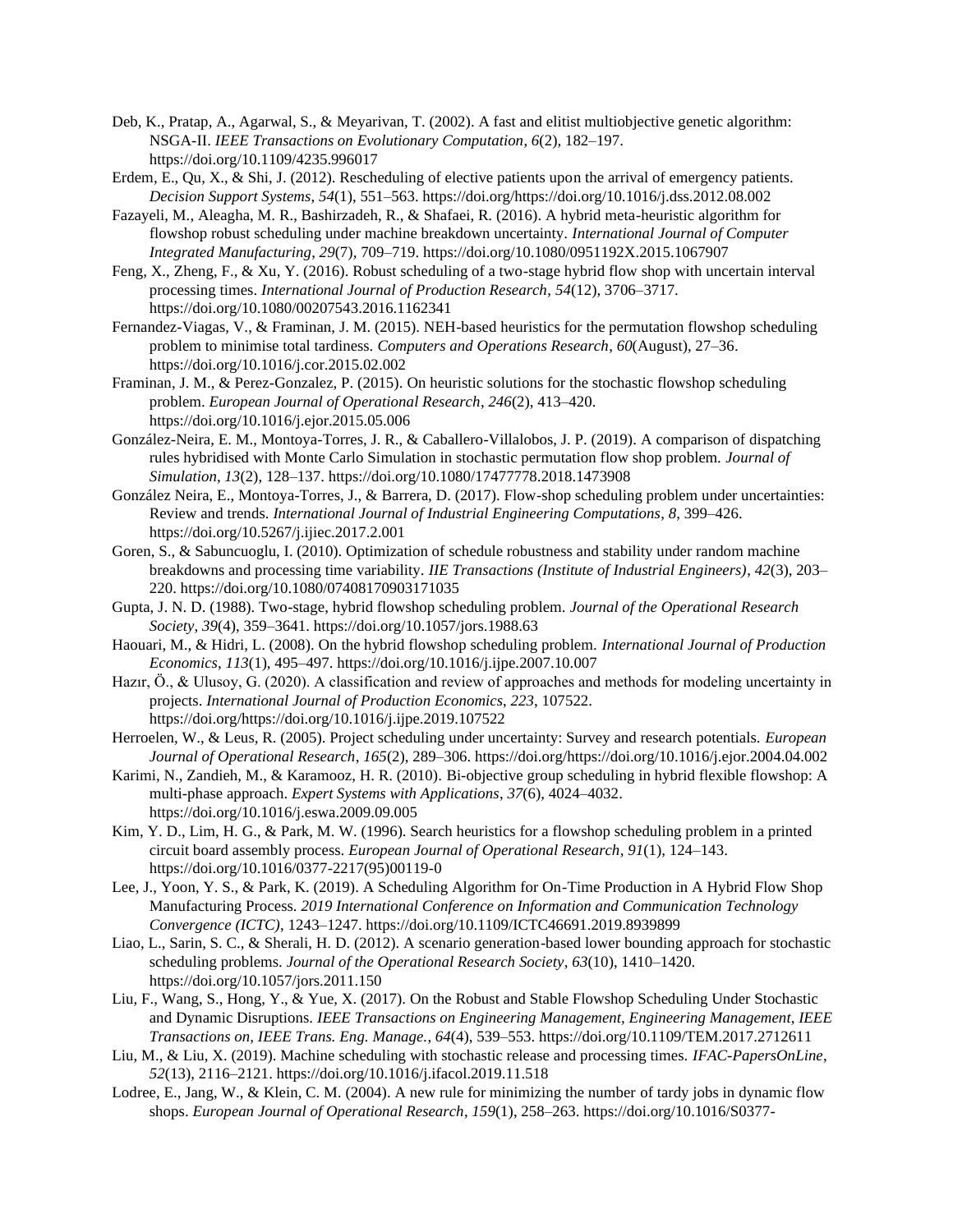2217(03)00404-1

- Long, J., Sun, Z., Pardalos, P. M., Bai, Y., Zhang, S., & Li, C. (2020). A robust dynamic scheduling approach based on release time series forecasting for the steelmaking-continuous casting production. *Applied Soft Computing Journal*, *92*, 106271. https://doi.org/10.1016/j.asoc.2020.106271
- Luo, J., & El Baz, D. (2018). A Survey on Parallel Genetic Algorithms for Shop Scheduling Problems. *2018 IEEE International Parallel and Distributed Processing Symposium Workshops (IPDPSW), Parallel and Distributed Processing Symposium Workshops (IPDPSW), 2018 IEEE International, IPDPSW*, pp. 629–636. https://doi.org/10.1109/IPDPSW.2018.00103
- Murata, T., Ishibuchi, H., & Tanaka, H. (1996). Genetic algorithms for flowshop scheduling problems. *Computers and Industrial Engineering*, *30*(4), 1061–1071. https://doi.org/10.1016/0360-8352(96)00053-8
- Naderi, B., Gohari, S., & Yazdani, M. (2014). Hybrid flexible flowshop problems: Models and solution methods. *Applied Mathematical Modelling*, *38*(24), 5767–5780. https://doi.org/10.1016/j.apm.2014.04.012
- Nawaz, M., Enscore, E. E., & Ham, I. (1983). A heuristic algorithm for the m-machine, n-job flow-shop sequencing problem. *Omega*, *11*(1), 91–95. https://doi.org/10.1016/0305-0483(83)90088-9
- Öztop, H., Tasgetiren, M. F., Kandiller, L., Eliiyi, D. T., & Gao, L. (2020). Ensemble of metaheuristics for energyefficient hybrid flowshops: Makespan versus total energy consumption. *Swarm and Evolutionary Computation*, *54*(January). https://doi.org/10.1016/j.swevo.2020.100660
- Pan, Q. K., Ruiz, R., & Alfaro-Fernández, P. (2017). Iterated search methods for earliness and tardiness minimization in hybrid flowshops with due windows. *Computers and Operations Research*, *80*, 50–60. https://doi.org/10.1016/j.cor.2016.11.022
- Rahmani, D. (2017). A new proactive-reactive approach to hedge against uncertain processing times and unexpected machine failures in the two-machine flow shop scheduling problems. *Scientia Iranica*, *24*, 1571–1584. https://doi.org/10.24200/sci.2017.4136
- Rahmani, D., & Heydari, M. (2014). Robust and stable flow shop scheduling with unexpected arrivals of new jobs and uncertain processing times. *Journal of Manufacturing Systems*, *33*(1), 84–92. https://doi.org/10.1016/j.jmsy.2013.03.004
- Rahmani, D., Heydari, M., Makui, A., & Zandieh, M. (2013). A new approach to reducing the effects of stochastic disruptions in flexible flow shop problems with stability and nervousness. *International Journal of Management Science and Engineering Management*, *8*(3), 173–178. https://doi.org/10.1080/17509653.2013.812332
- Rahmani, D., & Ramezanian, R. (2016). A stable reactive approach in dynamic flexible flow shop scheduling with unexpected disruptions: A case study. *Computers and Industrial Engineering*, *98*, 360–372. https://doi.org/10.1016/j.cie.2016.06.018
- Rajkumar, R., & Shahabudeen, P. (2009). Bi-criteria improved genetic algorithm for scheduling in flowshops to minimise makespan and total flowtime of jobs. *International Journal of Computer Integrated Manufacturing*, *22*(10), 987–998. https://doi.org/10.1080/09511920902993353
- Ruiz, R., & Vázquez-Rodríguez, J. A. (2010). The hybrid flow shop scheduling problem. *European Journal of Operational Research*, *205*(1), 1–18. https://doi.org/10.1016/j.ejor.2009.09.024
- Sabuncuoglu, I., & Goren, S. (2009). Hedging production schedules against uncertainty in manufacturing environment with a review of robustness and stability research. *International Journal of Computer Integrated Manufacturing*, *22*(2), 138–157. https://doi.org/10.1080/09511920802209033
- Sahar Tadayonirad, author, Hany Seidgar, author, Hamed Fazlollahtabar, author, & Rasoul Shafaei, author. (2019). Robust scheduling in two-stage assembly flow shop problem with random machine breakdowns: integrated meta-heuristic algorithms and simulation approach. *Assembly Automation*, *39*(5), 944–962. https://doi.org/10.1108/AA-10-2018-0165
- Sevaux, M., & Sörensen, K. (2004). A genetic algorithm for robust schedules in a one-machine environment with ready times and due dates. *4or*, *2*(2), 129–147. https://doi.org/10.1007/s10288-003-0028-0
- Srinivas, N., & Deb, K. (1994). Muiltiobjective Optimization Using Nondominated Sorting in Genetic Algorithms. *Evolutionary Computation*, *2*(3), 221–248. https://doi.org/10.1162/evco.1994.2.3.221
- Tseng, C.-T., Liao, C.-J., & Liao, T.-X. (2008). A note on two-stage hybrid flowshop scheduling with missing operations. *Computers & Industrial Engineering*, *54*(3), 695–704. https://doi.org/https://doi.org/10.1016/j.cie.2007.09.005
- Werner, F. (2011). GENETIC ALGORITHMS FOR SHOP SCHEDULING PROBLEMS: A SURVEY. *Preprint Series*, *11*, 1–66.